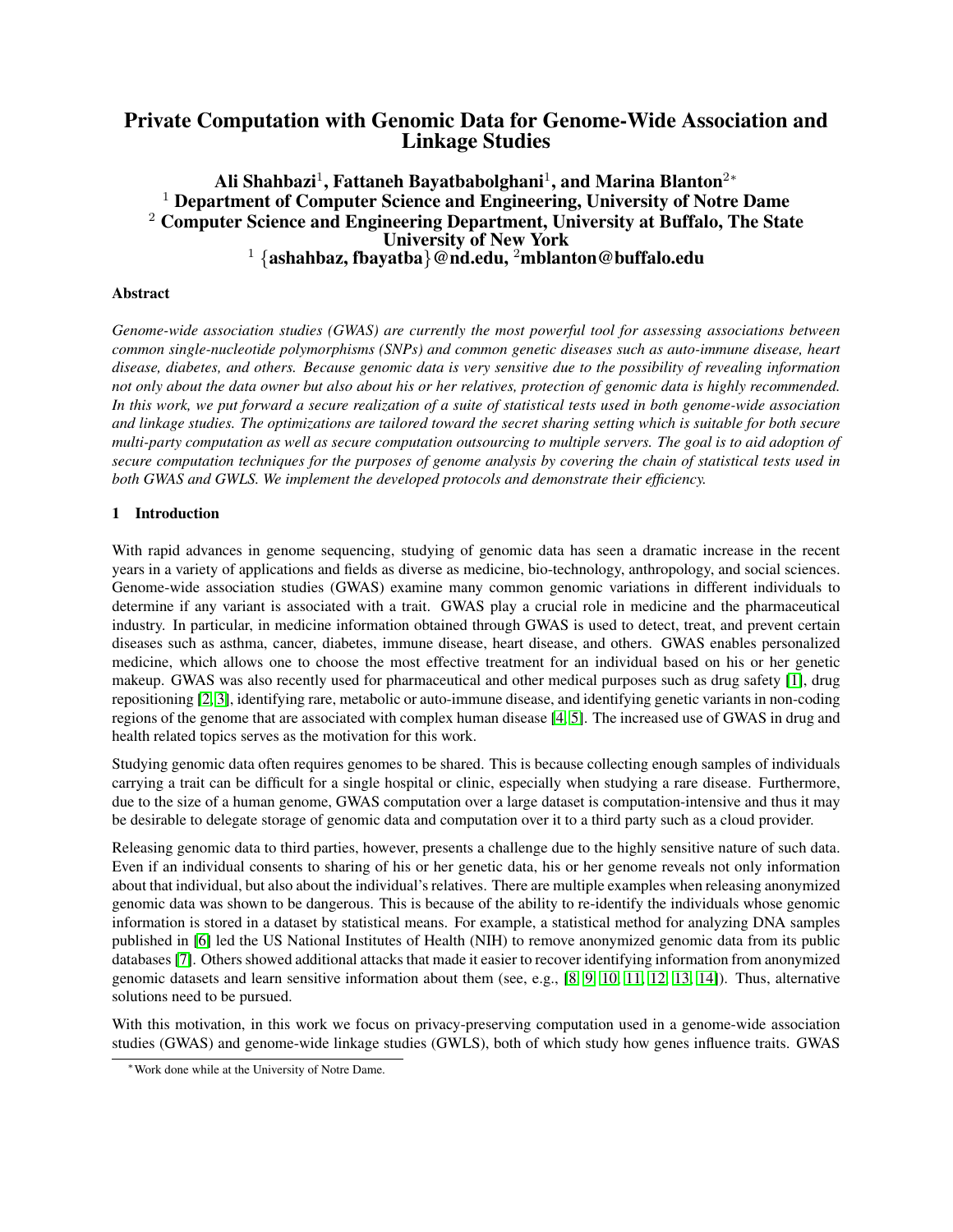analyzes frequencies of sequences observed in certain locations in a genome in case and control models. In GWLS, on the other hand, a single model is evaluated against different locations in a genome to assess the probability of the disease for each genotype (specific collection of genes). In addition, there is a new area of interest in genome studies that take advantage of both methods: association and linkage studies. For example, GWLS reveals novel loci (locations in a genome) for some complex diseases such autism, prenatal conditions, and others, while GWAS establishes a pattern of these mutations and genome specifications in different populations and different phenotypes (observable characteristics).

To accomplish this goal, we provide a suit of statistical tests run in a sequence on genomic data. This includes testing for Hardy-Weinberg equilibrium (HWE), linkage disequilibrium (LD), Cochran-Armitage test for trend (CATT), and Fisher test. We choose a flexible framework for privately computing with genomic data that allows for both secure joint computation by multiple entities (such as hospitals) as well as secure computation outsourcing to a number of computational servers. We also implement the proposed techniques and show their efficiency through experimental results.

Note that we focus on a powerful set of fundamental tests (HWE, LD, CATT, and Fisher's tests), while there are other approaches used in GWAS such as logistic regression or logistic linear models, or even more complex algorithms that employ neural networks or machine learning. Alternative approaches might be preferred in practice due to their ability to handle covariates, but such tests are beyond the scope of this work. Several recent publications used CATT, LD and Fisher's tests for genome-wide studies in a setting that targets achieving privacy [\[15,](#page-13-14) [16,](#page-13-15) [17,](#page-14-0) [18\]](#page-14-1). For example, Ghodsi et.al [\[15\]](#page-13-14) recently introduced a boosted version of the Cochran-Armitage test, which could be covered by our solution with minor changes. Our constructions offer simplicity and efficiency, which might be preferred in certain environments.

# 2 Related Work

During recent years, different aspects of genomic privacy have been studied in a variety of settings. The first type of publications focuses on recovering private information by analyzing public genomic and related data. In a seminal study [\[6\]](#page-13-5), Homer et al. found that by simply using statistical methods the presence of an individual in a given genetic dataset can be determined. Gymrek et al. [\[13\]](#page-13-12) showed how the identity of a genome data owner can be recovered from anonymized genetic data. Erlich and Narayanan [\[19\]](#page-14-2) consequently categorized different genetic privacy breaching techniques and discussed their complexity and maturity. Most recently, Ruichu et al. [\[20\]](#page-14-3) described a practical privacy attack that can identify individuals from a specific dataset and proposed a solution to prevent this attack.

Another type of publications have protection of genomic data prior to its release as their goal. In particular, there are approaches that utilize access control mechanisms in a database or data anonymization techniques such as [\[21,](#page-14-4) [22,](#page-14-5) [23,](#page-14-6) [24\]](#page-14-7). For example, Agrawal et al. [\[21,](#page-14-4) [22\]](#page-14-5) utilize the so-called trust-but-verify approach, in which users can execute certain types of queries based on their privileges, but are not permitted to download the data. k-anonymity is a popular data anonymization technique applied to sensitive data prior to its release to lower the possibility of re-identification of the subjects contained in the database [\[23,](#page-14-6) [24\]](#page-14-7). The technique has been used to anonymize medical data before disclosure, but there are challenges with applying it to DNA data of high dimensionality [\[25\]](#page-14-8).

The last category of publications (e.g., [\[26,](#page-14-9) [27,](#page-14-10) [28,](#page-14-11) [29,](#page-14-12) [30,](#page-14-13) [31\]](#page-14-14) among others) deal with protecting privacy of genomic data via secure computation mechanisms when it is being used in computation; this is also what we pursue in this work. They use different types of computation such as pattern matching, sequence alignment, and statistical tests used in GWAS, which we briefly describe next.

Work on secure pattern matching with applications to genomic computation include [\[29,](#page-14-12) [28,](#page-14-11) [32,](#page-14-15) [33\]](#page-14-16). For instance, Katz et al. [\[28\]](#page-14-11) apply secure text processing techniques to DNA matching. De Cristofaro et al. [\[32\]](#page-14-15) also provide an efficient private pattern matching protocol that additionally hides the size and position of the markers being searched for in a DNA sequence.

Publications that focus on secure evaluation of the edit distance, Hamming distance, and sequence alignment include [\[26,](#page-14-9) [30,](#page-14-13) [27,](#page-14-10) [31,](#page-14-14) [34,](#page-14-17) [35,](#page-15-0) [36,](#page-15-1) [37,](#page-15-2) [38\]](#page-15-3). As an example, Atallah et al. published a series of investigations on secure computation outsourcing mostly for the edit distance [\[34,](#page-14-17) [35,](#page-15-0) [36,](#page-15-1) [37\]](#page-15-2). Blanton et al. [\[38\]](#page-15-3) presented a highly efficient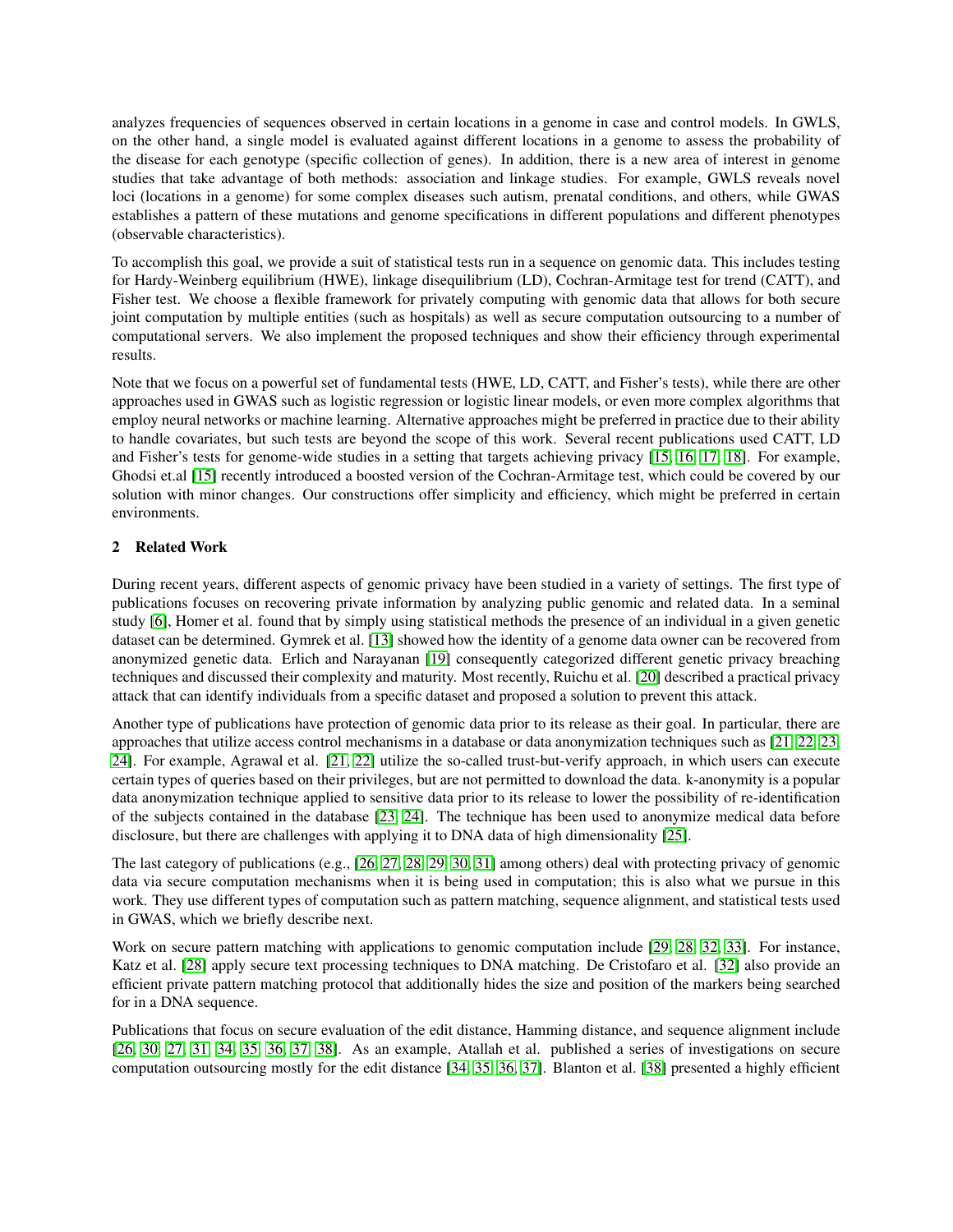approach for sequence comparison outsourcing to two servers.

Work on secure evaluation of GWAS statistical tests can be divided into two categories: secure outsourcing to a single server using homomorphic encryption and secure computation using two or more servers (for the purposes of secure multi-party computation or secure outsourcing). From the first category, [\[39,](#page-15-4) [40,](#page-15-5) [41\]](#page-15-6) treat a number of different GWAS tests evaluated on encrypted genomic data, while [\[42\]](#page-15-7) focuses on predictive analysis for medical applications. In addition, as part of the 2015 iDASH secure genome analysis competition, publications [\[43,](#page-15-8) [44,](#page-15-9) [45\]](#page-15-10) perform secure outsourced computation of the chi-squared test and minor allele frequencies, as well as the Hamming and edit distances adopted to genome sequences in [\[44\]](#page-15-9), using homomorphic encryption. Publications from the second category include [\[46,](#page-15-11) [47,](#page-15-12) [48\]](#page-15-13). The first two of these publications report on their experience in devising secure computation solution for the 2015 iDASH competition using secret sharing and garbled circuit evaluation, respectively. The last publication, Kamm et al. [\[48\]](#page-15-13), is the closest to our work and treats a number of statistical tests used for GWAS using secret sharing techniques. In particular, [\[48\]](#page-15-13) considered two  $\chi^2$  tests for independence, CATT, and the transmission disequilibrium test (TDT), which is applicable only to parent-child trios. The only test that overlaps with our work is CATT, as the goals of our work and [\[48\]](#page-15-13) somewhat differ. The goal of our work is to provide a comprehensive suite of secure statistical tests that could be used with genome-wide association or linkage studies. The HWE and LD tests are necessary components of such data analysis that ensure quality of the data prior to analyzing via CATT or Fisher tests. Neither these components nor the Fisher test commonly used with GWAS/GWLS were covered by [\[48\]](#page-15-13). On the other hand, that work treats certain aspects of running secure genome data analysis not covered in this work. We comment on the performance of our tests and those from [\[48\]](#page-15-13) in section [7.](#page-11-0)

#### <span id="page-2-0"></span>3 Genomic Background

This section describes the (non-secured) computation which is the focus of this work, namely, statistical tests for association and linkage studies. Before we proceed with the details of the tests, we briefly describe genomic terms and notation used throughout this work.

#### <span id="page-2-1"></span>3.1 Definitions and Notation

A *DNA* is a sequence of nucleotides {A, C, G, T}. An individual's collection of genes is called a *genotype* and physical observable characteristics of an individual are called a *phenotype*. A *genetic marker* is defined as a gene or a DNA segment with a known locus (location) on a chromosome, which is typically used to help link an inherited disease with the responsible gene. Then a set of closely linked genetic markers found in one chromosome that tend to be inherited together is called a *haplotype*.

A *single nucleotide polymorphism* (SNP) represents a common type of a genetic variation among people in a single nucleotide that occurs at a specific locus in a genome. One of a number of alternative forms of a gene at a given locus is called an *allele*. The most and the least common alleles that occur in a given population are called *major* and *minor* alleles, respectively. We denote a major allele by a capital letter, e.g.,  $A$ , and a minor allele by the corresponding lowercase letter, e.g., a. An individual inherits two alleles for each gene, one from each parent. If the two alleles are the same, the individual is *homozygous* for that gene and is *heterozygous* otherwise. Based on that information, we distinguish between the following categories: homozygous reference genotype, denoted as AA; heterozygous genotype, denoted as Aa; and homozygous variant genotype, denoted as aa. We refer to the two alleles inherited for a particular gene as a genotype.

Let N denote the total number of collected alleles in a pool of genes. We then use  $N_A$  and  $N_a$  to denote the number of major and minor alleles in the observed population, respectively. Similarly,  $N_{AA}$ ,  $N_{Aa}$ , and  $N_{aa}$  denote the number of gene variants of the type AA, Aa, and aa, respectively. They are used to compute values  $N_A$  and  $N_a$  as

$$
N_A = 2N_{AA} + N_{Aa}, \qquad N_a = 2N_{aa} + N_{Aa}.
$$

In addition, an allele frequency is defined as the number of this allele in a certain locus in the observed population. In other words, we define major and minor allele frequencies  $p_A$  and  $p_a$  as  $p_A = N_A/N$  and  $p_a = N_a/N$ , respectively. A genotype frequency can be defined analogously.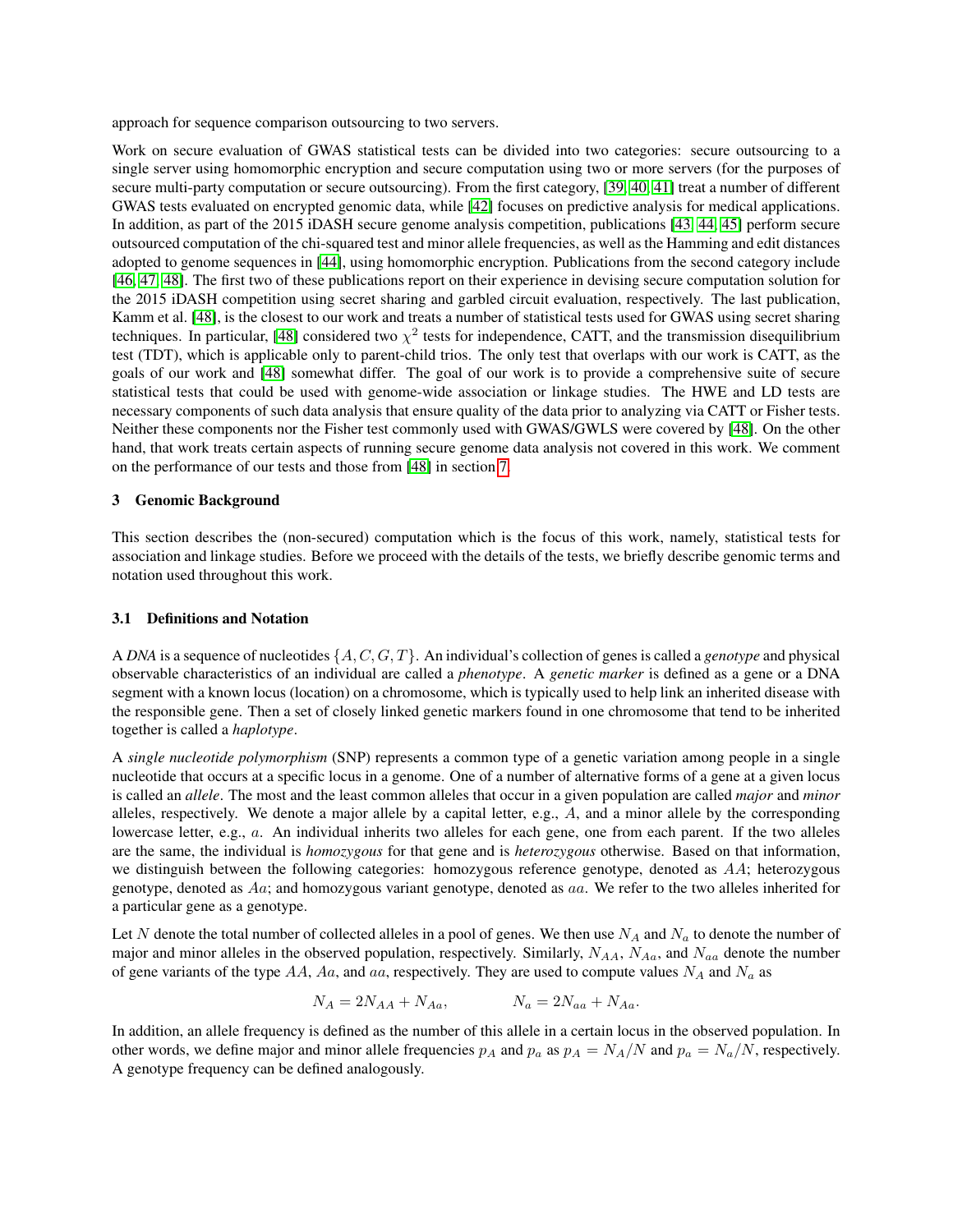#### 3.2 Statistical Tests

We next proceed with describing popular tests used in GWAS and GWLS as well as the overall procedure for conducting an association or linkage study.

#### 3.2.1 Hardy-Weinberg Equilibrium

Hardy-Weinberg Equilibrium (HWE) is an equation proposed by G. Hardy and W. Weinberg that states that allele and genotype frequencies in a population will remain constant from generation to generation in the absence of evolutionary influences (such as mutation, selection, etc.). Because such influences are normally present in real populations, the HWE describes an ideal condition against which the effects of these influences can be analyzed. In the case of a single locus with two alleles A and a and corresponding frequencies  $p_A$  and  $p_a$ , the HWE is stated as:

$$
p_A^2 + 2p_A p_a + p_a^2 = 1.
$$

When genotype frequencies of all three genotypes  $AA$ ,  $Aa$ , and  $aa$  are known, they can be tested for statistically significant deviations from the HWE. Testing for deviations from the HWE is typically performed using (Pearson's) chi-squared test,  $\chi^2$ , using the observed genotype frequencies and the expected frequencies obtained from the Hardy-Weinberg principle. Fisher exact test, however, can be used instead when  $\chi^2$  has small expected values and the asymptotic assumption of the chi-squared distribution no longer holds (this can be the case in systems with a large number of alleles and an insufficient number of individuals to represent all genotype classes).

To use the chi-squared test for determining a deviation from the HWE, we compute:

<span id="page-3-0"></span>
$$
\chi^2 = \sum_{i \in \{AA, Aa, aa\}} \frac{(N_i - E_i)^2}{E_i},\tag{1}
$$

where  $E_i$ 's represent expected values of the genotypes, defined as  $E_{AA} = (N_A)^2/(4N)$ ,  $E_{Aa} = (N_A N_a)/(2N)$ , and  $E_{aa} = (N_a)^2/(4N)$ . If the computed  $\chi^2$  is larger than a particular threshold, the data is considered to be unfit and is rejected. This means that different input data needs to be collected or a different locus should be chosen for the study.

#### <span id="page-3-1"></span>3.2.2 Linkage Disequilibrium

Linkage Disequilibrium (LD) is an important notion in population genetics and it occurs when genotypes at two different loci are not independent of each other. In other words, LD is the non-random association of pairs of alleles that often descend from a single ancestral chromosome. Consider two loci A and B with two alleles each  $(A, a, B, \mathcal{A})$ and b). There are 9 possible genotypes AABB, AABb, AAbb, AaBB, AaBb, Aabb, aaBB, aaBb, aabb, and there are four haplotypes AB, Ab, aB, ab. Let us use  $N_{AB}$ ,  $N_{Ab}$ ,  $N_{a}$ , and  $N_{ab}$  as the number of instances of each of the four haplotypes in the observed population. Then, their population frequencies are computed as:

$$
p_{AB} = \frac{N_{AB}}{N}, \qquad p_{Ab} = \frac{N_{Ab}}{N}, \qquad p_{aB} = \frac{N_{aB}}{N}, \qquad p_{ab} = \frac{N_{ab}}{N}.
$$

When the alleles' frequencies are independent (i.e., we have linkage equilibrium), we expect that:

$$
p_{AB} = p_A p_B, \qquad p_{Ab} = p_A p_b, \qquad p_{aB} = p_a p_B, \qquad p_{ab} = p_a p_b.
$$

where, as before,  $p_A = N_A/N$ ,  $p_a = N_a/N$  and similarly  $p_B = N_B/N$ ,  $p_b = N_b/N$ , but now  $N_A = N_{AB} + N_{Ab}$ ,  $N_a = N_{aB} + N_{ab}$ ,  $N_B = N_{AB} + N_{aB}$ ,  $N_b = N_{Ab} + N_{ab}$ . However, if the alleles are in LD, the formulas become:

$$
p_{AB} = p_A p_B + D_{AB}, \t p_{Ab} = p_A p_b - D_{AB}, \t p_{aB} = p_a p_B - D_{AB}, \t p_{ab} = p_a p_b + D_{AB}.
$$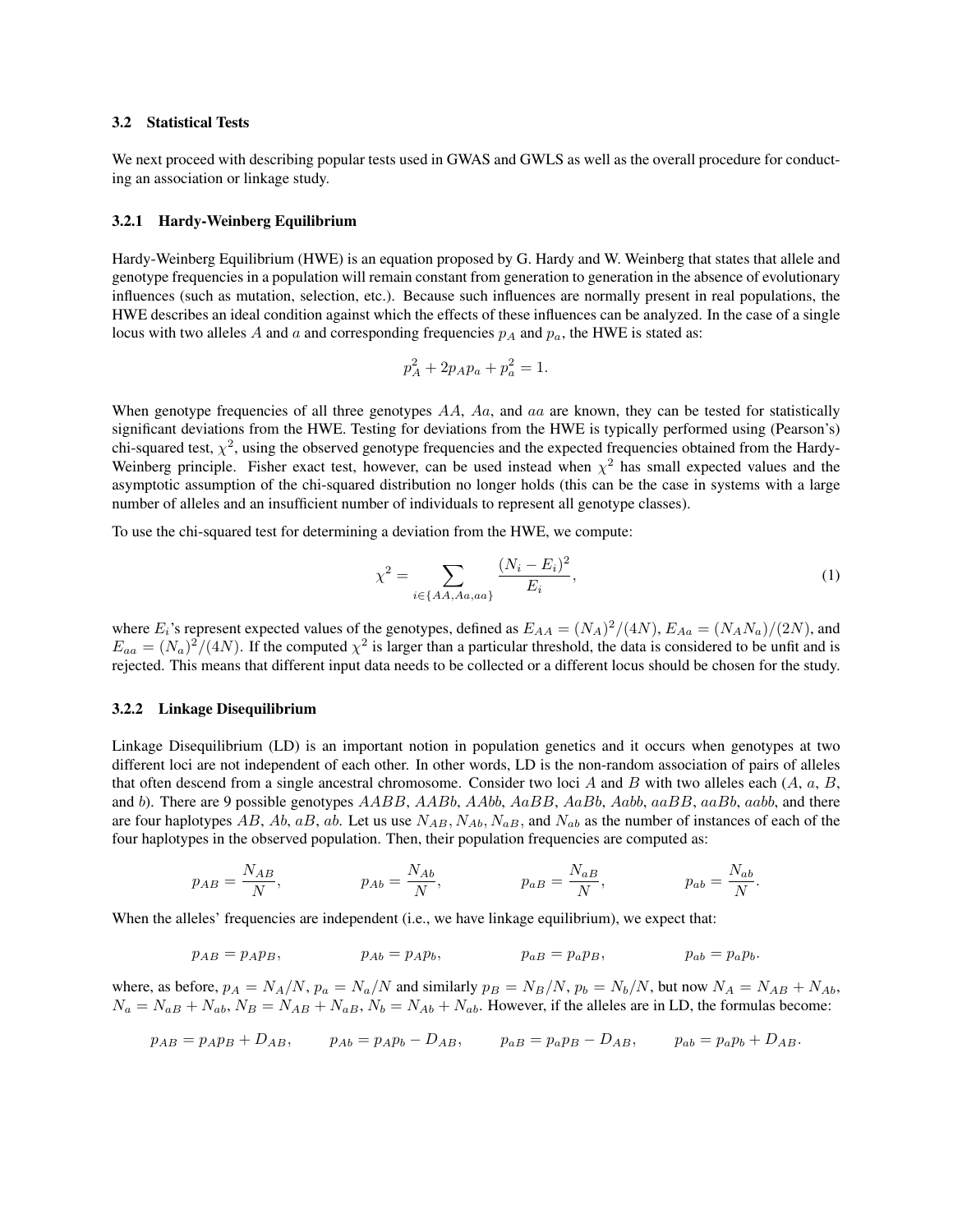The parameter  $D_{AB}$  is called the coefficient of LD and can be computed as  $D_{AB} = p_{AB} - p_{AB}$ . Chi-square statistics for the hypothesis  $H_0$  of no disequilibrium (i.e.,  $D_{AB} = 0$ ) is computed as:

<span id="page-4-0"></span>
$$
\chi_{A,B}^2 = \frac{2N(D_{AB})^2}{p_A(1 - p_A)p_B(1 - p_B)} = \frac{2N(D_{AB})^2}{p_A p_a p_B p_b}.
$$
\n(2)

 $H_0$  is rejected (i.e., LD is present) if  $\chi^2_{A,B}$  exceeds a particular threshold.

# <span id="page-4-1"></span>3.2.3 Cochran-Armitage Test for Trend

Statistical tests for trends, including Cochran-Armitage test for trend (CATT), represent a modification of (Pearson's) chi-squared test and are used to assess the presence of association between a variable with two different categories (cases and controls) and a variable with  $m$  different categories. In application to GWAS, we have three different categories for the second variable, which are  $AA$ ,  $AB$ , and  $BB$  if association between two alleles is being tested or AA, Aa, and aa if the study is for one allele. The table below provides an example of information used in a CATT test, where in each  $N_{ij}$  i indicates the row and j the column.

|          | Group $0$ | Group 1  | Group 2    | Total   |
|----------|-----------|----------|------------|---------|
| Controls | $N_{00}$  | $N_{01}$ | $N_{02}$   | $R_{0}$ |
| Cases    | $N_{10}$  | $N_{11}$ | $N_{12}$   | K1      |
| Total    |           |          | $\sqrt{2}$ |         |

Using two categories for the first variable and three categories for the second variable, we can represent the Cochran-Armitage formula as:

$$
T = \sum_{i=0}^{2} w_i (N_{0i}R_1 - N_{1i}R_0),
$$

where  $w = (w_0, w_1, w_2)$  corresponds to predetermined weights. There are three standard values of w:  $(0, 1, 2)$  is used for the co-dominant model,  $(0, 1, 1)$  for the dominant model, and  $(0, 0, 1)$  for the recessive model.

To perform CATT, one computes the chi-squared test as:

<span id="page-4-2"></span>
$$
\chi^2 = \frac{T^2}{Var(T)},\tag{3}
$$

where the variance of  $T$  is given by the formula:

$$
Var(T) = \frac{R_0 R_1}{N} \left( \sum_{i=0}^{2} w_i^2 C_i (N - C_i) - 2 \sum_{i=0}^{1} \sum_{j=i+1}^{2} w_i w_j C_i C_j \right).
$$

Once  $\chi^2$  is computed, it is compared to a particular threshold to determine whether the trend in question is present.

#### 3.2.4 Fisher Test

Fisher's exact test is another statistical significance test used in the analysis of contingency tables similar to CATT. The Fisher test is more accurate than chi-squared tests when sample sizes are small and is preferred in those circumstances (e.g., when a genomic test is to be run on members of a single family). Unlike chi-squared tests that approximate the result, the Fisher test computes the exact values. The Fisher test is valid for all sample sizes, but the computation becomes prohibitively expensive when sample sizes are very large.

In the Fisher test, the contingency table for assessing the presence of association between a variable with  $k$  different categories and a variable with  $m$  different categories looks like the following: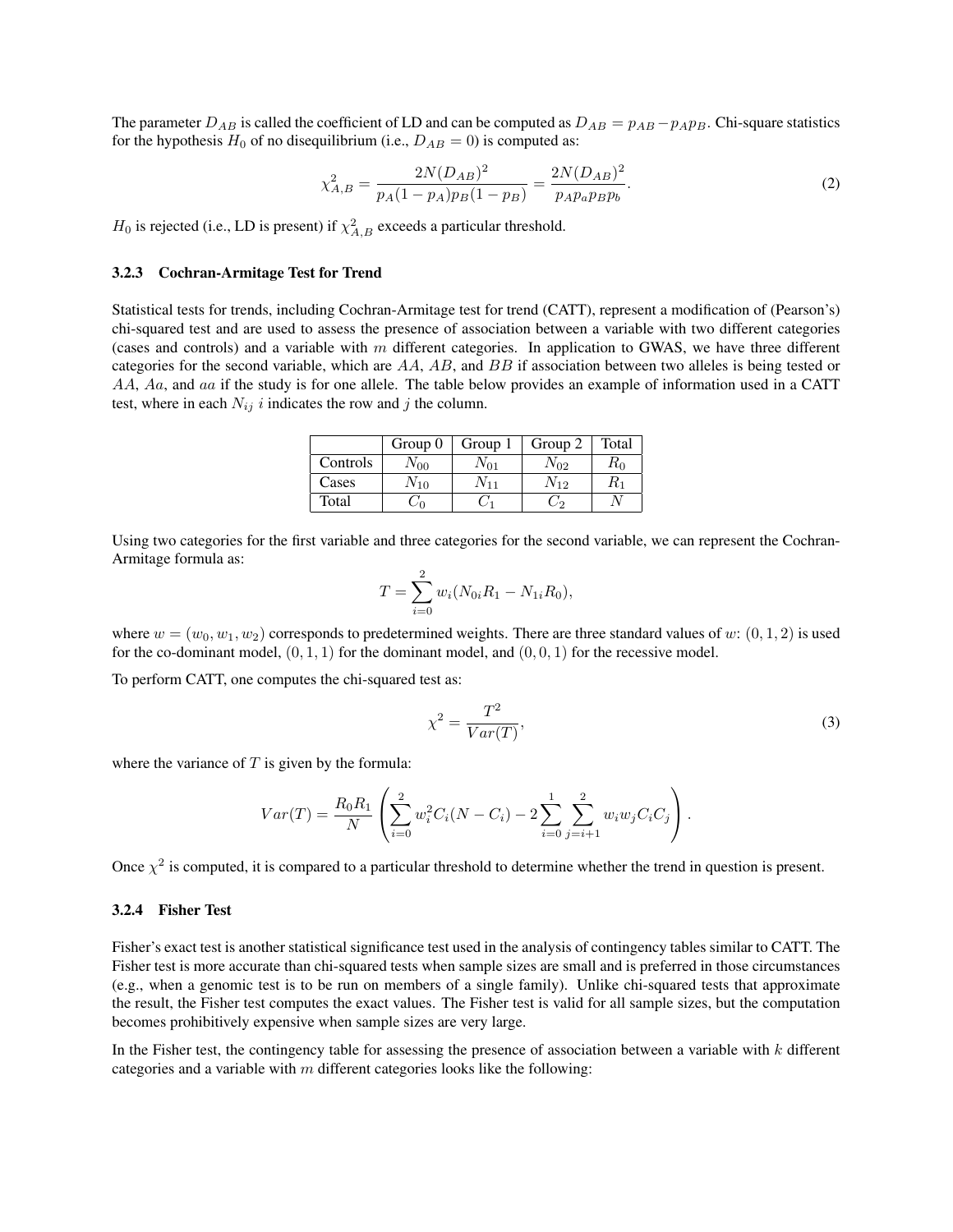|              | Group 1  | Group 2  |          | Group $m$  | Total   |
|--------------|----------|----------|----------|------------|---------|
| Category 1   | $V_{11}$ | $N_{12}$ | .        | $N_{1m}$   | $R_{1}$ |
| Category 2   | $N_{21}$ | $N_{22}$ | .        | $N_{2m}$   | $R_{2}$ |
|              |          |          |          |            |         |
| Category $k$ | $N_{k1}$ | $N_{k2}$ | $\cdots$ | $N_{km}$   | $R_k$   |
| Total        |          |          | $\cdots$ | $\sqrt{m}$ |         |

The p-value of the Fisher test is computed by the formula:

$$
p = \frac{\left(\prod_{i=1}^{k} (R_i!) \right) \cdot \left(\prod_{i=1}^{m} (C_i!) \right)}{N! \cdot \prod_{i=1, j=1}^{k, m} (N_{ij}!)}.
$$

As before, the computed value needs to be compared to a predefined threshold to determine whether the trend is present.

In the case of genome-wide studies, the Fisher test is often used for both GWAS and pharmaceutical drug tests. Then to perform the test over a table with two categories of cases and controls and two groups of  $A$  and  $B$  alleles, we can rewrite the table as:

<span id="page-5-0"></span>

|          |          | В                    | Total           |
|----------|----------|----------------------|-----------------|
| Controls | $V_{0A}$ | $\mathrm{V_{0}}_{B}$ | $R_{0}$         |
| Cases    |          | $V_{1B}$             | $\mathcal{R}_1$ |
| Total    |          | ĴΒ                   |                 |

Here controls correspond to category 0 and cases to category 1. Now computation of the *p*-value simplifies to:

$$
p = \frac{R_0! \cdot R_1! \cdot C_A! \cdot C_B!}{N! \cdot N_{0A}! \cdot N_{0B}! \cdot N_{1A}! \cdot N_{1B}!}.
$$
\n(4)

# 3.2.5 Overall GWAS and GWLS Procedures

Having specified the necessary statistical tests, we conclude this section with the description of the overall procedure used in GWAS or GWLS.

The HWE and LD tests are used to assess the quality of input data sets. HWE is invoked with a single allele, while LD is invoked for a pair of alleles. If the appropriate quality tests passes, statistical significance of the hypothesis is assessed using the CATT or Fisher test. With a single allele, the datasets are normally large enough so that the CATT test is used (while the Fisher test is applicable as well). With a pair of alleles, however, the dataset may become partitioned into many categories so that individual sample sizes are small, in which case the Fisher test would be preferred.

To summarize, with a single allele, we typically first invoke the HWE test and reject the data if the test fails. Otherwise, CATT is run on the gathered data. With a pair alleles, we invoke the LD test and reject the data if the test does not pass. Otherwise, the Fisher test is executed (or CATT can be used as well if sample sizes are sufficiently large).

#### 4 Security Model

Often genomic data is collected and resides at medical centers or other facilities which are responsible for keeping this information confidential. Because it is often desirable to aggregate the data from multiple medical centers to provide stronger statistical results, the medical centers will benefit from participating in privacy-preserving computation, which will evaluate the necessary statistical functions without sharing any unintended information with other participants. In such a setting, we deal with multiple data owners who engage in secure multi-party computation or delegate the secure computation to a number of computational servers who run the computation on their behalf without learning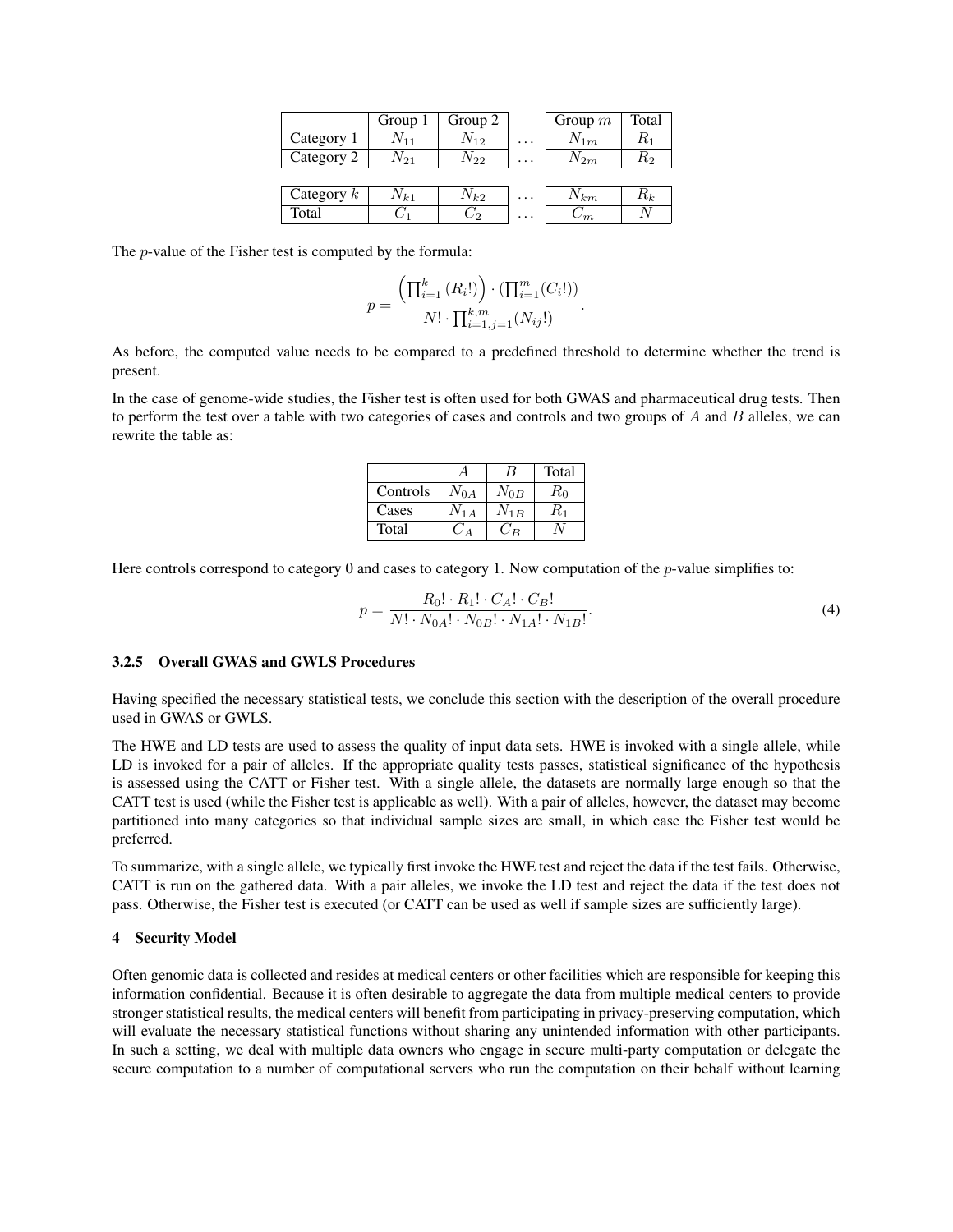any information that they handle in the process of the computation. Thus, we frame secure computation in a general setting where there are a number of input providers, a number of computational parties, and a number of output recipients. The input providers privately enter their data in the computation, the computational parties evaluate the necessary function(s) on the private data, and the computed outputs are revealed to the output recipients (possibly different outputs to different parties). These three sets of participants can be formed in an arbitrary way. This, for instance, would allow a number of medical centers directly engage in secure computation, or choose a subset of them to carry the computation on the combined data on behalf of the group, or securely outsource the computation to a number of independent servers. This setup can also handle the setting when a single data owner employs a number of computational servers for executing the tests for reasons of limited resources or expertise.

Security of any multi-party protocol (with two or more participants) can be formally shown according to one of the two standard security definitions. The first, weaker security model assumes that the participants are semi-honest (also known as honest-but-curious or passive), defined as they follow the computation as prescribed, but might attempt to learn additional information about the data from the intermediate results. The second, stronger security model deals with malicious (also known as active) participants who are allowed to arbitrarily deviate from the prescribed computation. The focus of this work is on the semi-honest model. The techniques that we employ, however, can be extended to support the stronger malicious model as well using well-known results. Security of a protocol in our setting is then defined as follows.

<span id="page-6-1"></span>**Definition 1** Let parties  $P_1, \ldots, P_n$  with pair-wise secure channels engage in a protocol  $\pi$  that computes a (possibly probabilistic) n-ary function  $f: (\{0,1\}^*)^n \to (\{0,1\}^*)^n$ , where  $P_i$  contributes input in<sub>i</sub> and receives out*put* out<sub>i</sub>. Let  $VIEW_{\pi}(P_i)$  *denote the view of participant*  $P_i$  *during the execution of protocol* π. More precisely,  $P_i$ 's view is formed by its input and internal random coin tosses  $r_i$ , as well as messages  $m_1, \ldots, m_k$  passed be*tween the parties during protocol execution:*  $\text{VIEW}_{\pi}(P_i) = (\text{in}_i, r_i, m_1, \ldots, m_k)$ . Let  $I = \{P_{i_1}, P_{i_2}, \ldots, P_{i_t}\}$  de*note a subset of the participants,*  $VIEW_{\pi}(I)$  *denote the combined view of participants in* I *during the execution of protocol*  $\pi$  (*i.e.,*  $\text{VIEW}_{\pi}(I) = (\text{VIEW}_{\pi}(P_{i_1}), ..., \text{VIEW}_{\pi}(P_{i_t})))$ *, and*  $f_I(\text{in}_1, ..., \text{in}_n)$  *denote the projection of*  $f(in_1,...,in_n)$  *on the coordinates in*  $I$  *(i.e.,*  $f_I(in_1,...,in_n)$  *consists of the*  $i_1th,...,i_t$ *th elements that*  $f(in_1,...,in_n)$ *outputs*). We say that protocol  $\pi$  is t-private in the presence of static semi-honest adversaries if for each coali*tion* I of size at most t and all  $in_i \in \{0,1\}^*$  there exists a probabilistic polynomial time simulator  $S_I$  such that  $\{(S_I(\mathsf{in}_I, f_I(\mathsf{in}_1, \ldots, \mathsf{in}_n)), f(\mathsf{in}_1, \ldots, \mathsf{in}_n))\} \equiv \{(\mathrm{VIEW}_{\pi}(I), (\mathsf{out}_1, \ldots, \mathsf{out}_n))\}, \text{ where } \mathsf{in}_I = (\mathsf{in}_{i_1}, \ldots, \mathsf{in}_{i_t}) \text{ and } \mathsf{out}_{I \in \mathcal{I}}\}$ *"*≡*" denotes computational or statistical indistinguishability.*

Note that this definition restricts the information that the computational parties learn by participating in secure computation. Thus, if participant  $P_i$  contributes no input and/or learns no output, its respective in<sub>i</sub> and/or out<sub>i</sub> will be empty. Also note that in the semi-honest setting the participants supply their inputs truthfully.

# <span id="page-6-0"></span>5 Building Blocks

Secure multi-party computation and outsourcing can be realized using a number of different underlying techniques such as homomorphic encryption, garbled circuit evaluation, or secret sharing. In this work we choose to utilize linear threshold secret sharing techniques due to the flexibility in the settings they support. In particular, such techniques naturally support any number of input providers and output recipients with  $n$  computational parties, where typically  $n \geq 3$ . Then before the computation takes place each data owner secret-shares each of her data item among the computational parties and upon computation termination output shares are communicated to each output party who locally reconstructs the result.

Shamir secret sharing [\[49\]](#page-15-14) is a popular  $(n, t)$ -threshold linear secret sharing scheme. If a secret value is secret-shared among  $n$  parties, any  $t$  or fewer of them can learn no information about the secret in the information-theoretic sense, while combining  $t+1$  or more shares allows for the result to be reconstructed. As with any linear secret sharing scheme, any linear combination of secret shared values can be computed locally by each party. Multiplication of secret-shared values requires communication and is treated as an elementary interactive operation. To support multiplications, it is requires that  $n \geq 3$  and  $t < n/2$ . Secret shares are represented as integers in a finite field  $\mathbb{F}_p$  (normally with prime p)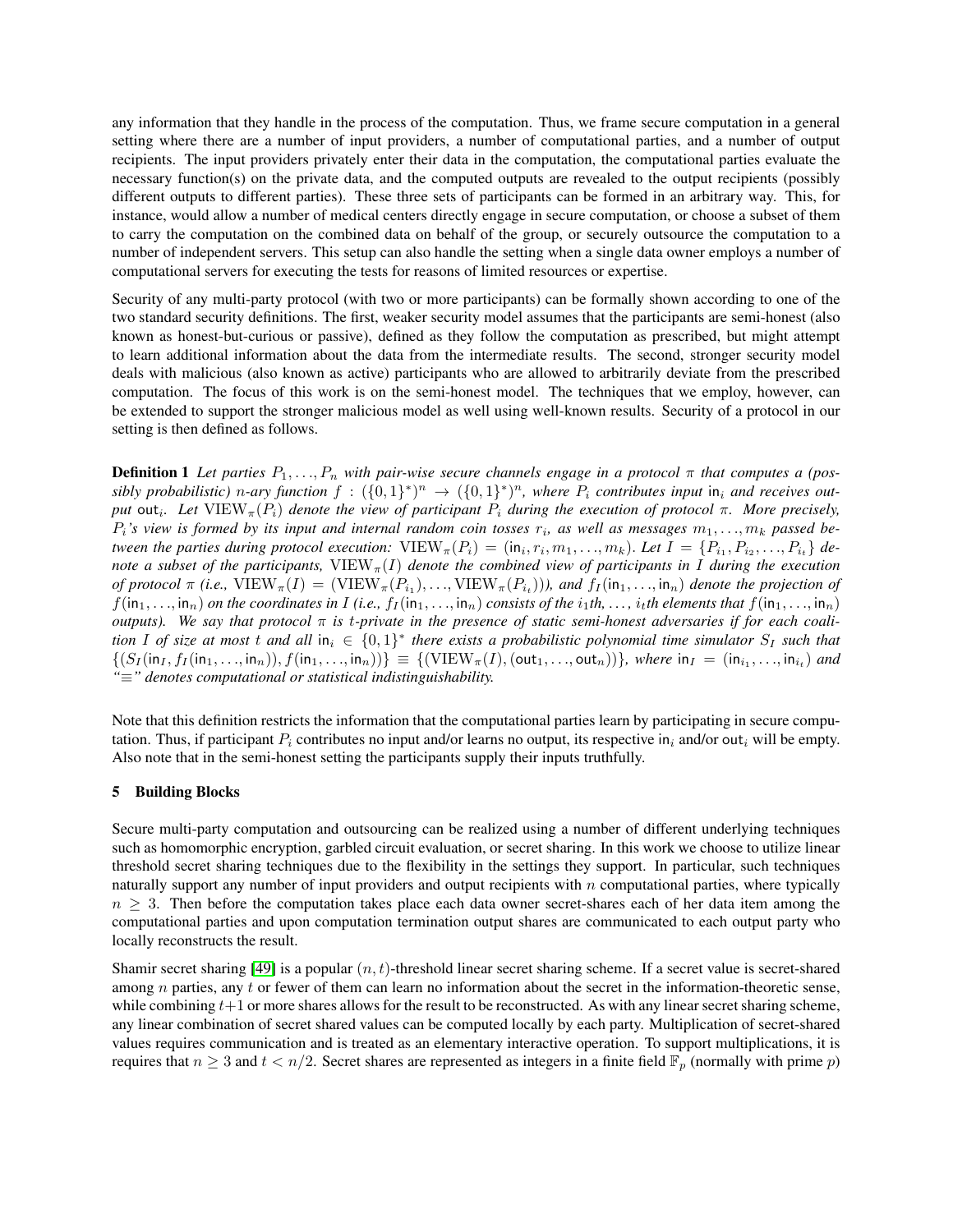| Protocol                               | Rounds | Interactive operations |
|----------------------------------------|--------|------------------------|
| Add $\overline{\smash{/\mathsf{Sub}}}$ |        |                        |
| Mul                                    |        |                        |
|                                        |        |                        |

Table 1: Complexity of building blocks using secret sharing.

<span id="page-7-0"></span>of sufficient size to represent all values. No expensive cryptographic operations are used and this is why performance is measured in the number of interactive operations and also in the number of sequential operations or rounds.

The basic techniques are t-private in the presence of semi-honest participants. There are, however, a variety of general techniques that extend the basic solution to guarantee security in the presence of malicious participants.

In what follows, we list operations which we use as building blocks in constructing secure protocols for GWAS and GWLS. These sub-protocols are available using a number of different underlying techniques, but we list their complexities using Shamir secret sharing. In what follows, notation  $[x]$  denotes that the value of x is protected (via secret sharing) and is not available to the participants in the clear. All operations are performed on integer values.

- *Addition* [c] ← [a] + [b] and *subtraction* [c] ← [a] − [b] are elementary non-interactive operations, which are considered free.
- *Multiplication*  $[c] \leftarrow [a] \cdot [b]$  costs 1 interactive operation, while multiplication  $[c] \leftarrow a \cdot [b]$  is local (free).
- *Comparison*  $[c] \leftarrow LT([a], [b])$  tests whether  $a < b$  and outputs a bit. For  $\ell$ -bit operands a and b, it costs  $4\ell 2$ interactive operations in 4 rounds [\[50\]](#page-15-15). The first round is input-independent and can be pre-computed or run simultaneously with the preceding computation. The "less than or equal" operation LTE and comparisons with one private and one public comparands have the same cost.

Complexities of these operations are summarized in Table [1.](#page-7-0)

# 6 Secure Computation of Genome-Wide Association and Linkage Studies

In this section, we restructure the computation used in the tests described in section [3](#page-2-0) to result in more efficient secure implementations and show how these tests can be securely realized in our secure multi-party computation framework.

Without loss of generality, let the input come from two data owners. It is straightforward to generalize the solution to any number of input providers. Each data owner possesses a collection of DNAs sequences and extracts relevant information from them for the purpose of GWAS or GWLS. We assume that the number of subjects in each collection is known and thus the total number of subjects is public as well. Any data extracted from the DNA sequences, however, remains private and is processed in a protected form by the secure computation protocols. In what follows, we will use notation  $x^{(i)}$  to denote the value of variable x held by party i. For example, we have that  $N^{(1)} + N^{(2)} = N$ .

# 6.1 Secure Hardy-Weinberg Equilibrium Computation

To perform this test, each input party i contributes  $N^{(i)}$ ,  $[N_{AA}^{(i)}]$ ,  $[N_{Aa}^{(i)}]$ ,  $[N_{aa}^{(i)}]$  and the parties also agree on the threshold  $\tau$ . The computation outputs a bit (fit/unfit) to each input party.

To determine how secure computation is to proceed, let us expand the HWE formula in equation [1](#page-3-0) as follows:

<span id="page-7-1"></span>
$$
\chi^2 = \frac{1}{4N} \left( \frac{(4N \cdot N_{AA} - N_A^2)^2}{N_A^2} + \frac{2(2N \cdot N_{Aa} - N_A \cdot N_a)^2}{N_A \cdot N_a} + \frac{(4N \cdot N_{aa} - N_a^2)^2}{N_a^2} \right) \tag{5}
$$

In this formula  $N$  is public, while the values of all other variables are private. We next note that the quantity in equation [5](#page-7-1) is being compared to the threshold  $\tau$ . Because the division operation is significantly more expensive that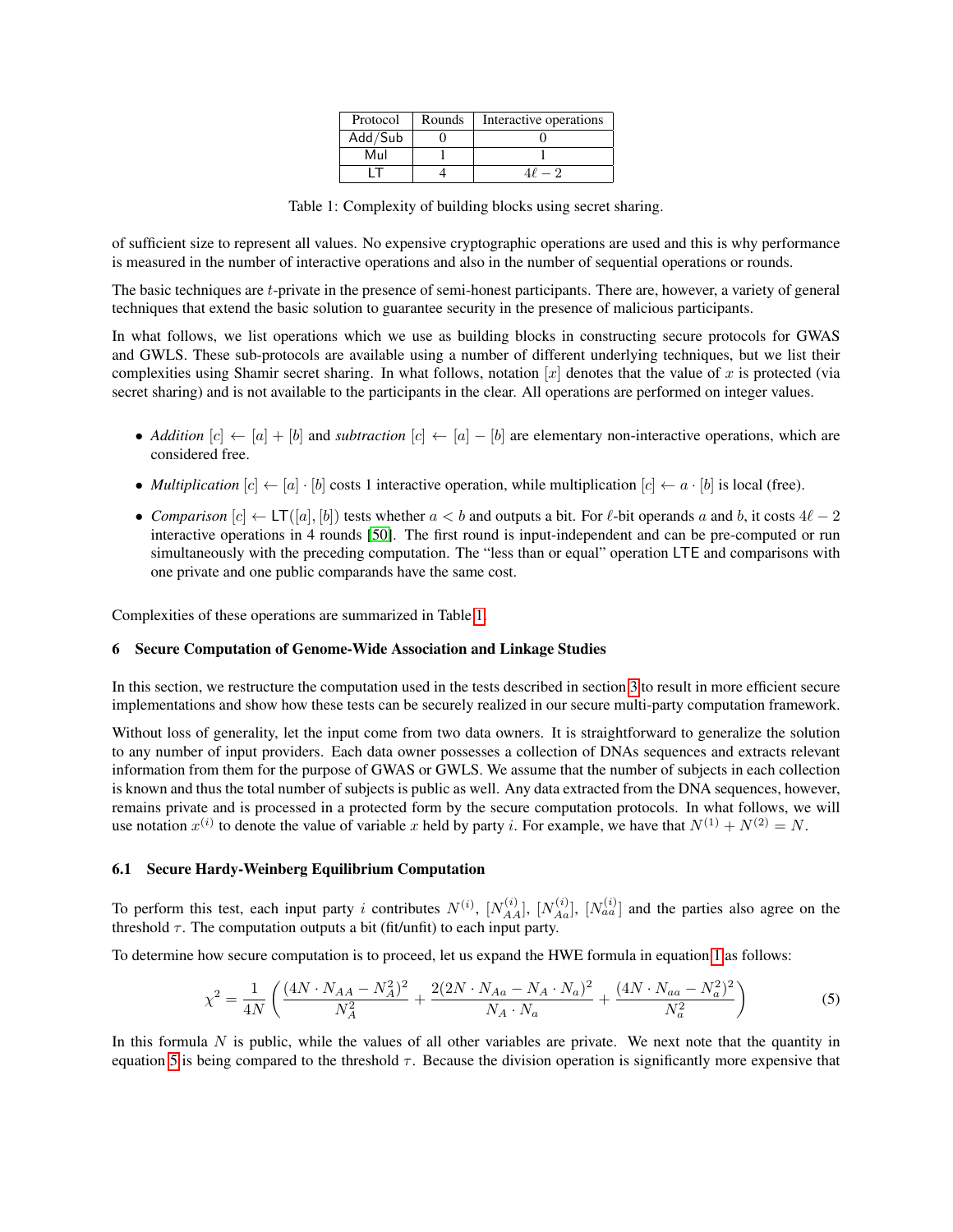integer multiplication in our framework, we can re-write the formula to replace divisions with multiplications. We obtain the following, where all protected variables are marked as such:

$$
(4N \cdot [N_{AA}] - [N_A]^2)^2 [N_a]^2 + 2(2N \cdot [N_{Aa}] - [N_A] \cdot [N_a])^2 [N_A] \cdot [N_a] + (4N \cdot [N_{aa}] - [N_a]^2)^2 [N_A]^2 \le 4N \cdot \tau \cdot [N_A]^2 \cdot [N_a]^2 \quad (6)
$$

Then when the computation commences, the input variables N,  $[N_{AA}]$ ,  $[N_{Aa}]$ , and  $[N_{aa}]$  are computed as the sum of each party's respective values, followed by the computation of  $[N_A]$  and  $[N_a]$  as specified in section [3.1.](#page-2-1) Note that all of these operations are local (i.e., considered free). The computation consequently evaluates the expression of equation [6](#page-8-0) that involves 10 (interactive) multiplications in 3 rounds, followed by a single comparison. This can be accomplished in  $4\ell + 8$  interactive operations in 6 rounds, where  $\ell$  is the bitlength of the values being compared in equation [6](#page-8-0) which is proportional to  $log(N)$ . At the end of the computation, each computation party communicates its share of the output to each input party (who consequently reconstructs and learns the result).

Because the HWE and other tests are typically evaluated at a number of different locations (alleles), the above described computation will be run in parallel for each location. That is, to perform  $M$  HWE tests, the total number of interactive operations increases by a factor of  $M$ , but the round complexity remains unchanged.

#### 6.2 Secure Linkage Disequilibrium Computation

To execute this test, each input party i contributes  $N^{(i)}$ ,  $[N_{AB}^{(i)}], [N_{Ab}^{(i)}], [N_{ab}^{(i)}]$ , and  $[N_{aB}^{(i)}]$  and the participants agree on the threshold  $\tau$ . As with the HWE test, the output of the LD test is a bit communicated to each input party.

Similar to the HWE computation, we expand the LD formula in equation [2](#page-4-0) as follows:

<span id="page-8-0"></span>
$$
\chi_{A,B}^2 = \frac{2N \cdot D^2}{p_A \cdot p_a \cdot p_B \cdot p_b} = \frac{2N \cdot (N \cdot N_{AB} - N_A \cdot N_B)^2}{N_A \cdot N_a \cdot N_B \cdot N_b} \tag{7}
$$

<span id="page-8-1"></span>As before, the value of N is public, while all other variables are private, and the resulting value of  $\chi^2_{A,B}$  is compared to  $\tau$  to determine the output. As with the HWE test, we re-structure the computation to avoid the division operation and obtain:

$$
2N \cdot (N \cdot [N_{AB}] - [N_A] \cdot [N_B])^2 \le \tau \cdot [N_A] \cdot [N_a] \cdot [N_B] \cdot [N_b],\tag{8}
$$

where  $[N_A]$ ,  $[N_B]$ ,  $[N_a]$ , and  $[N_b]$  are (locally) computed from the input as specified in section [3.2.2](#page-3-1) (and for each input variable v its value is locally determined by each computational party as  $v = \sum_{i=1}^{2} v^{(i)}$ . Thus, the computation involves 4 multiplications in 2 rounds followed by a single comparison as specified in equation [8,](#page-8-1) which results in  $4\ell + 2$  interactive operations in 5 rounds. Also, when the test is executed for M pairs of alleles, the overall work increases by a factor of  $M$ , but the round complexity remains unchanged.

### 6.3 Secure Cochran-Armitage Test for Trend Computation

In the CATT test, the values of N and  $R_i$  are public, while each  $N_{ij}$  and  $C_j$  is private. We also consider only three possible values for the weights  $\vec{w} = (w_0, w_1, w_2)$  as described in section [3.2.3](#page-4-1) (namely, the values (0, 1, 2), (0, 1, 1), and  $(0, 0, 1)$ ). Because the weights determine the model used in the computation, we consider two possibilities: (i) the weights are public, as there is only one meaningful model for the tests performed by the input party or parties, and (ii) the weights are private to provide additional protection for the type of tests being performed. In either case, because  $w_0 = 0$  for any model considered in this work, we expand the CATT computation in equation [3](#page-4-2) as:

$$
\chi^2 = \frac{T^2}{Var(T)} = \frac{N(w_1 \cdot (N_{01} \cdot R_1 - N_{11} \cdot R_0) + w_2 \cdot (N_{02} \cdot R_1 - N_{12} \cdot R_0))^2}{R_0 R_1(w_1^2 \cdot C_1 \cdot (N - C_1) + w_2^2 \cdot C_2 \cdot (N - C_2) - 2w_1 \cdot w_2 \cdot C_1 \cdot C_2)}
$$
(9)

For this test, the threshold  $\tau$  is publicly known and each input party i contributes  $N^{(i)}$ ,  $R_0^{(i)}$ ,  $R_1^{(i)}$   $[N_{01}^{(i)}]$ ,  $[N_{11}^{(i)}]$ ,  $[N_{02}^{(i)}]$ , and  $[N_{22}^{(i)}]$ . In the case of public weights,  $w_1$  and  $w_2$  are provided as public constants, and in the case of private weights, one input party supplies  $[w_1]$  and  $[w_2]$ .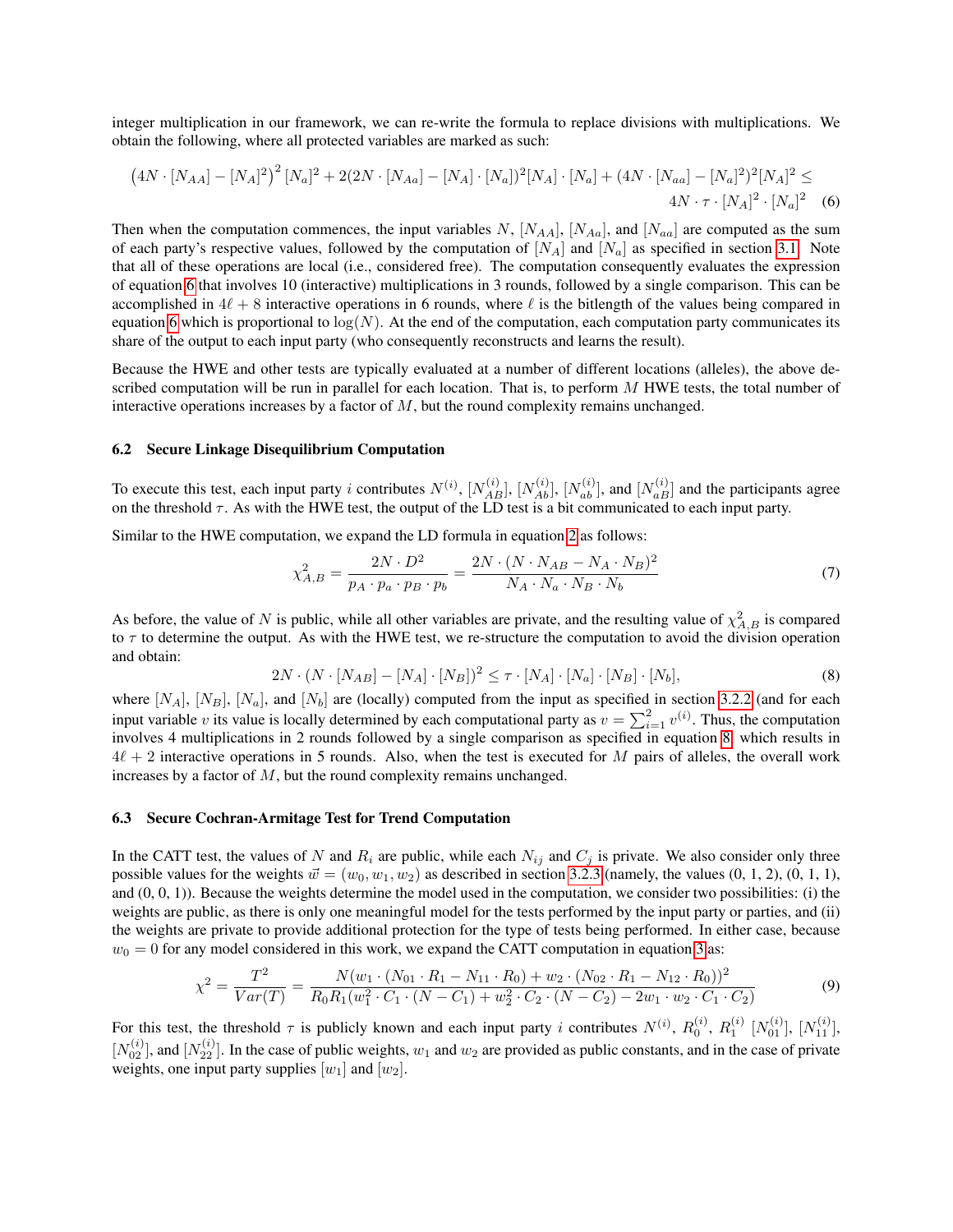When the computation commences, N,  $R_0$ ,  $R_1$ ,  $[N_{01}]$ ,  $[N_{11}]$ ,  $[N_{02}]$ , and  $[N_{22}]$  are computed as the sum of each input party's respective values, followed by the computation of  $[C_1]$  and  $[C_2]$  as specified in section [3.2.3.](#page-4-1) All of this computation is local. Consequently, the computational parties evaluate the expression

<span id="page-9-0"></span>
$$
N \cdot ([w_1] \cdot ([N_{01}] \cdot R_1 - [N_{11}] \cdot R_0) + [w_2] \cdot ([N_{02}] \cdot R_1 - [N_{12}] \cdot R_0))^2 \le
$$
  
\n
$$
R_0 R_1 \tau \cdot ([w_1]^2 \cdot [C_1] \cdot (N - [C_1]) + [w_2]^2 \cdot [C_2] \cdot (N - [C_2]) - 2[w_1] \cdot [w_2] \cdot [C_1] \cdot [C_2]) \tag{10}
$$

where the weights are assumed to be private. This computation involves 8 multiplications in 2 rounds followed by a single comparison and the total cost is  $4\ell + 6$  interactive operations in 5 rounds.

When the weights  $w_1$  and  $w_2$  are public and non-zero, evaluation of equation [10](#page-9-0) simplifies to 4 (interactive) multiplications in 1 round followed by a comparison, and the total cost becomes  $4\ell + 2$  interactive operations in 4 rounds. Furthermore, when  $w_1 = 0$  (i.e., the recessive model with  $\vec{w} = (0, 0, 1)$ , the cost reduces to 4 $\ell$  interactive operations.

As before, we can evaluate M CATT tests at different locations in parallel without increasing the round complexity.

### <span id="page-9-2"></span>6.4 Secure Fisher Test Computation

In the Fisher test, as before, the values of N,  $R_0$ ,  $R_1$ , and  $\tau$  are public and the remaining inputs are private. To make the computation suitable for efficient secure evaluation, we proceed with computing the logarithm of the  $p$ -value instead of directly implementing the operations in equation [4.](#page-5-0) This allows us to avoid working with values of excessive bitlength and also allows us to replace the division operation with a very fast subtraction operation. Thus, the computation becomes:

<span id="page-9-1"></span>
$$
log(p) = log(R_0!) + log(R_1!) + log(C_A!) + log(C_B!) - log(N!)
$$
  
- log(N<sub>0A</sub>!) - log(N<sub>0B</sub>!) - log(N<sub>1A</sub>!) - log(N<sub>1B</sub>!) (11)

The value of  $\log(R_0!) + \log(R_1!) - \log(N!)$  is publicly known and is simply added to the expression. For each private value v, we compute the logarithm of v! as the sum of logarithms from 1 until the value of v. Because each v is private, we cannot reveal the number of terms in the sum and instead need to iterate until the upper bound of  $v$  is reached, i.e.,  $\sum_{i=1}^{v_{max}} \log(i)$ . Now, because the upper bound  $v_{max}$  is typically larger than the value that v takes, we need to compare the current value of i to v and include  $log(i)$  in the sum only if  $i \leq v$ . This oblivious computation of  $log(v!)$  for some private  $v$  is given in the code below:

$$
[res] = 0;
$$
  
for  $i = 2, ..., v_{max}$   

$$
[c] = \text{LTE}(i, [v]);
$$
  

$$
[res] = [res] + [c] \cdot \log(i);
$$

This computation implements the logic "if  $(i \leq [v])$  then  $[res] = [res] + \log(i)$ ." We assume that  $v > 0$  for each private v used in the computation, as otherwise the tests are not meaningful and  $log(0) = -\infty$ . There is also no need to compare v to 1 because  $log(1) = 0$  and does not affect the result. For different private variables, the upper bounds will differ. For example, both  $N_{0A}$  and  $N_{0B}$  are upper-bounded by  $R_0$ ,  $N_{1A}$  and  $N_{1B}$  are upper-bounded by  $R_1$ , and  $C_A$  and  $C_B$  are upper-bounded by N.

To further optimize the computation, we next notice that we can simultaneously compute  $log([N_{0A}])$  and  $log([N_{0B}]!)$ using one set (as opposed to two sets) of  $R_0$  comparisons, which are the most expensive operations in the above computation. In detail, the code to be executed now becomes:

$$
[v_A] = [v_B] = 0;
$$
  
for  $i = 2, ..., R_0 - 1$   

$$
[c_i] = \text{LTE}(i, [v]);
$$
  

$$
[v_A] = [v_A] + [c_i] \cdot \log(i);
$$
  

$$
[v_B] = [v_B] + (1 - [c_i]) \cdot \log(R_0 + 1 - i);
$$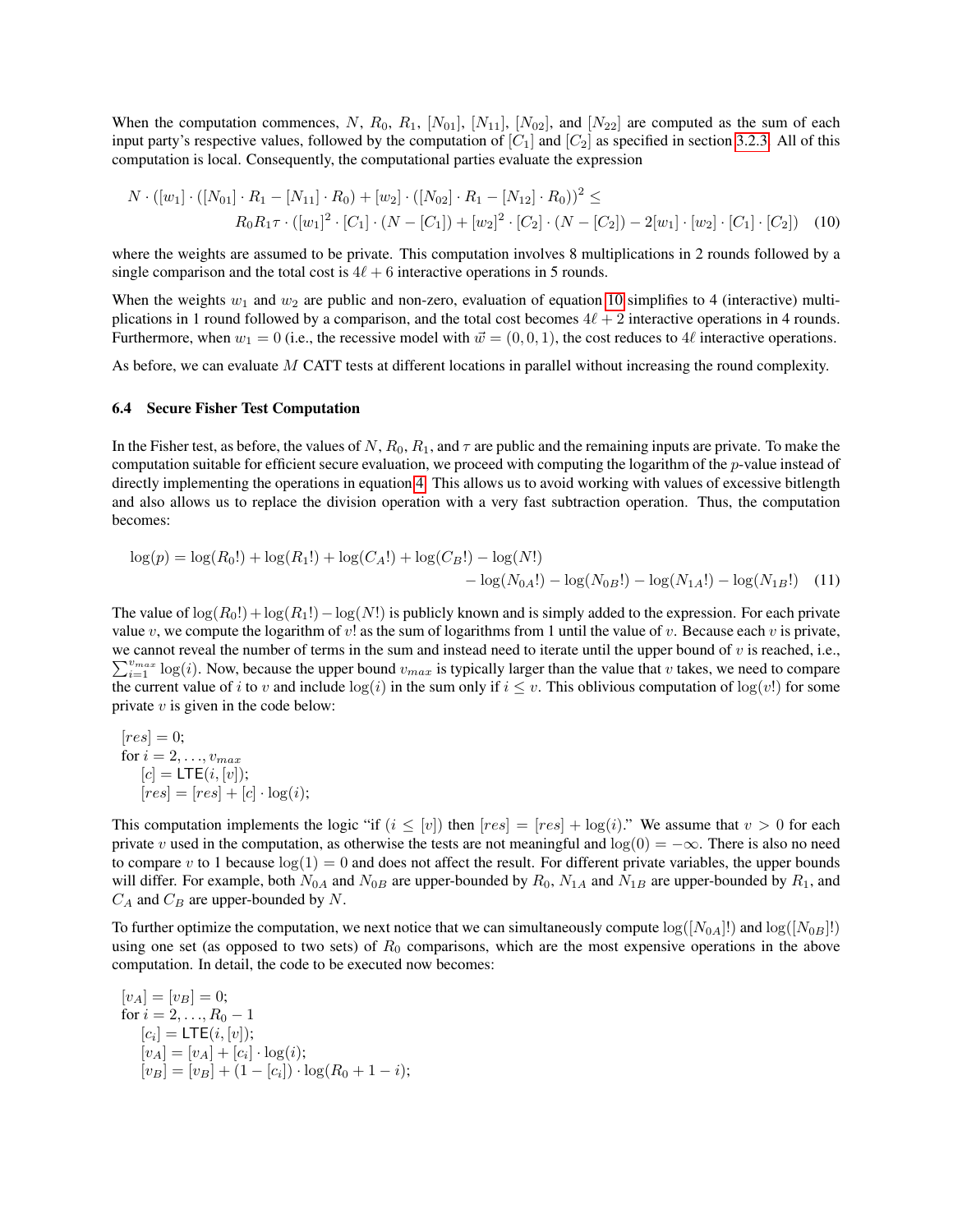where  $v_j$  denotes the value of computed  $\log(N_{0j}!)$  for  $j = A, B$ . In other words, the logic is "if  $(i \leq [N_{0A}])$  then  $[v_A] = [v_A] + \log(i)$  else  $[v_B] = [v_B] + \log(i)$ ." Note that this correctly computes the values because  $N_{0A} + N_{0B} = R_0$ and the value of  $N_{0B}$  is used only implicitly. As before, we assume that  $N_{0A}$  and  $N_{0B}$  are non-zero. We use notation  $c_i$  to highlight the fact that all comparisons are independent of each other and can be performed simultaneously, while (local) addition at the end is performed sequentially.

The same logic is used for computing  $\log(N_{1A}!)$  and  $\log(N_{1B}!)$  (resp.,  $\log(C_A!)$ ) and  $\log(C_B!)$ ) using  $R_1$  (resp., N) in place of  $R_0$  and  $N_{1A}$  (resp.,  $C_A$ ) in place of  $N_{0A}$ .

To summarize the Fisher test computation, each input party i contributes  $[N_{0A}^{(i)}]$  and  $[N_{1A}^{(i)}]$  and the parties also input public N,  $R_0$ ,  $R_1$ , and  $\tau$ . The computation first proceeds with computing  $[N_{0A}] = [N_{0A}^{(1)}] + [N_{0A}^{(2)}]$ ,  $[N_{1A}] =$  $[N_{1A}^{(1)}]+[N_{1A}^{(2)}]$ , and  $[C_A]=[N_{0A}]+[N_{1A}]$ . Then the values  $log([N_{0A}]!)$ ,  $log([N_{0B}]!)$ ,  $log([N_{1A}]!)$ ,  $log([N_{1B}]!)$ ,  $log([C_A]!)$ , and  $log([C_B]!)$  are computed as described above using three loops of parallelized operations, where all loops are also executed in parallel. Consequently,  $log([p])$  is computed as in equation [11](#page-9-1) and compared to  $log(\tau)$ , and the result of the comparison is communicated to the input parties. The overall (non-local) cost is thus near  $2N$ simultaneous comparison operations followed by another comparison at the end.

Note that our implementation of securely evaluating  $log(v!)$  proceeds similar to the computation of a table lookup with a private index. Conceptually, the difference is that we (implicitly) store individual values of  $log(i)$  in each position of the array and add all values for  $i$  between 1 and  $v$ , while with a table lookup the  $i$ th element of the array would store  $\sum_{j=1}^{i} \log(j)$ . Without resorting to advanced techniques of high complexity such as oblivious RAM [\[51\]](#page-15-16), table lookups with a private index can be implemented by either comparing the private index to all positions of the array or by bit-decomposing the index and using a multiplexer to retrieve the desired element. Both approaches have  $O(m \log m)$  complexity and  $O(\log m)$  round complexity for an m-element array, which is the same as in our solution. Where our solution becomes beneficial is during the computation of two logarithms at the same time, with majority of the computation being re-used and therefore saved. That is, we compute the values of  $log([N_{0A}])$  and  $log([N_{0B}]!)$ using only slightly more work than the computation of  $log([N_A]!)$  alone. The same applies to the computation of  $log([N_{1A}]!)$  and  $log([N_{1B}]!)$  and to the computation of  $log([C_A]!)$  and  $log([C_B]!)$ . This optimization does not apply to table lookup-based implementations.

# 6.5 Security Analysis

Correctness of each protocol is straightforward to verify because each of them follow the original computation. The introduced modifications (such as restructuring the equations to eliminate the division operation or making the computation of the logarithm of a factorial oblivious) do not affect correctness of the computation.

With respect to security, we first note that all operations used in the protocols (namely, integer addition, subtraction, multiplication, and comparisons) have secure implementations as described in section [5.](#page-6-0) Second, no information that depends on private values is revealed at intermediate points of the protocols. This means that by Canetti's composition theorem [\[52\]](#page-15-17), composition of secure sub-protocols results in security of the overall constructions.

In more detail, if we assume an implementation based on a  $(n, t)$ -threshold linear secret sharing, our protocols inherit the same security guarantees as those of the building blocks (i.e., perfect or statistical security in the presence of secure channels between the parties with at most  $t$  corrupt computational parties) because no information about private values is revealed throughout the computation. More formally, to comply with the security definition, it is rather straightforward to build a simulator for our protocols by invoking simulators of the corresponding building blocks to result in the environment that will be indistinguishable from the real protocol execution by the participants. The only protocol that warrants additional discussion is secure implementation of the Fisher test. As discussed in section [6.4,](#page-9-2) the most non-trivial portion of the computation is oblivious evaluation of logarithms of a factorial. However, if we refer to the computation given in section [6.4,](#page-9-2) we see that all executed instructions depend only on public values (i.e., the instructions inside each loop are fixed and the number of loop iterations is based on a public variable) and all operations that use private values are realized using secure building blocks. Thus, we obtain that we can build a simulator to show security according to definition [1](#page-6-1) for this protocol as well by invoking individual simulators for the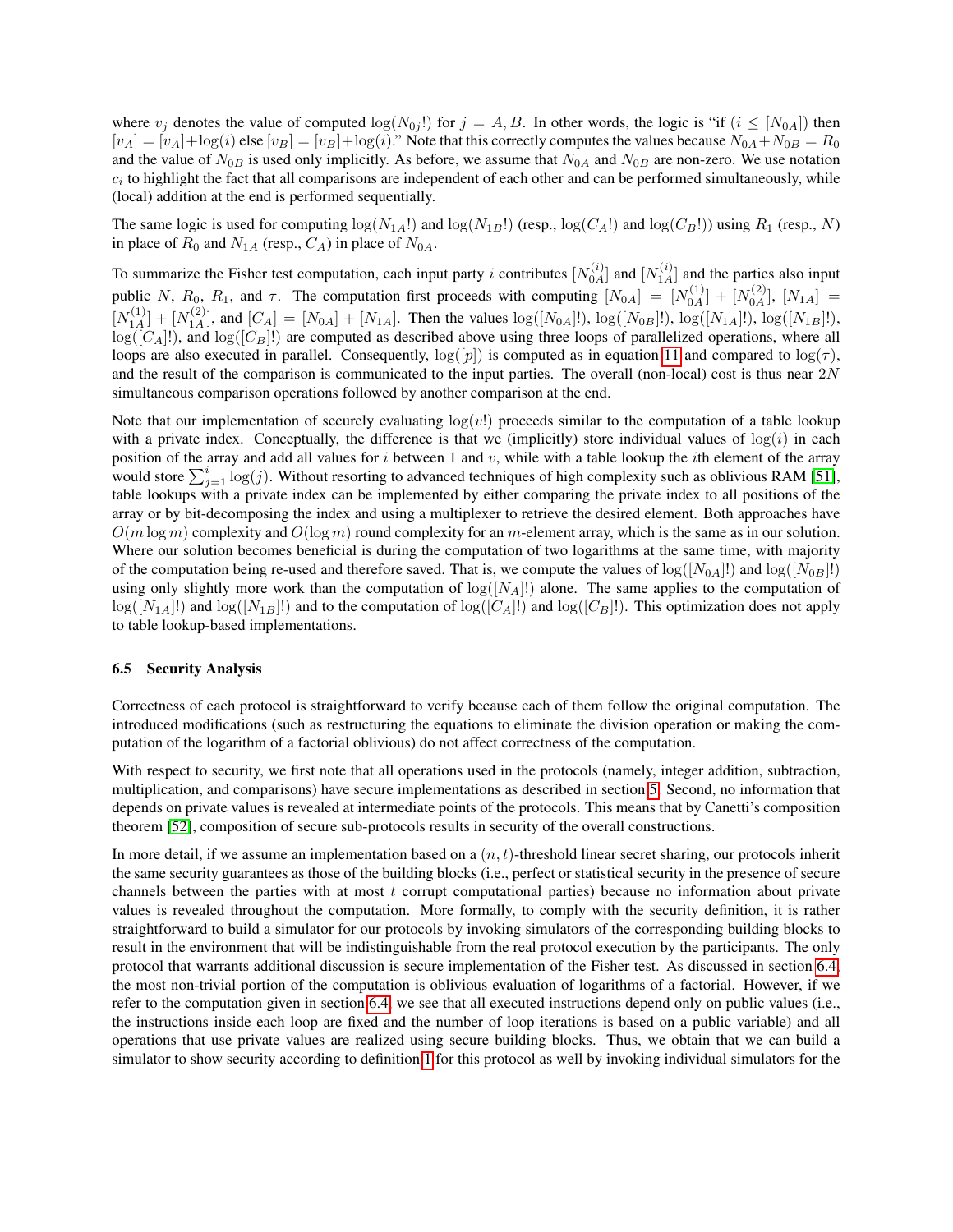underlying secure integer operations.

Although the focus of this work is on semi-honest adversaries, security of our protocols can also be extended to provide provable security guarantees in the presence of malicious participants. In that case, we need to additionally ensure that (i) all computational parties prove that each step of their computation was performed correctly and that (ii) if some dishonest participants quit, others will be able to reconstruct their shares and proceed with the rest of the computation. The above is normally achieved using a verifiable secret sharing scheme (VSS), and a large number of results have been developed over the years (e.g., [\[53,](#page-15-18) [54,](#page-15-19) [55,](#page-16-0) [56,](#page-16-1) [57\]](#page-16-2) and others). In particular, because any linear combination of shares is computed locally, each participant is required to prove that it performed each multiplication correctly on its shares. Additional proofs associated with this setting include proofs that shares of a private value were distributed correctly among the participants (when the dealer is dishonest) and proofs of proper reconstruction of a value from its shares (when not already implied by other techniques). In addition, if at any point of the computation the participants are required to input values in a specific form, they would have to prove that the values they supplied are well formed. From the building blocks described in section [5,](#page-6-0) only comparisons LT/LTE require the computational parties to generate random values of a desired bitlength. Thus, one can use a range proof such as in [\[58\]](#page-16-3) (secure in the computational setting) for this purpose or create random values of a specified length using an alternative mechanism such as the one suggested in [\[59\]](#page-16-4) (secure in the information-theoretic sense). These VSS techniques would also work with malicious input parties, who would need to prove that they generate legitimate shares of their data. In general, any technique that can securely and efficiently realize the building blocks we require as well as their secure composition will suffice for the purposes of this work.

# <span id="page-11-0"></span>7 Experimental Results

To evaluate performance of our solutions, we implemented all four secure tests in the semi-honest setting and in this section provide evaluation of their runtimes. Our implementation used Shamir (3, 1) secret sharing and we utilized the PICCO compiler [\[60\]](#page-16-5) for transforming high-level programs into their corresponding secure distributed implementations. PICCO produces C/C++ programs that utilize the GMP [\[61\]](#page-16-6) library for the underlying large-number arithmetic and OpenSSL's [\[62\]](#page-16-7) implementation of AES for protecting communication. For each of the experiments, the smallest suitable field size for secret sharing was determined based on the declared variables and operations on them as described in [\[60\]](#page-16-5). All arithmetic on secret shares is then performed over a field  $\mathbb{F}_p$  with prime p of the determined size. We report the modulus size as the bitlength of p.

We used three machines with identical hardware to run the experiments (each machine running a single computational party). All machines had commodity four-core 3.2GHz Intel i5-3470 processors with Red Hat Linux 2.6.32 and were connected via a 1Gb/s LAN. Most programs used a single core with the exception of the Fisher test, where a higher degree of parallelism is possible (three computational threads were running in parallel). We executed each experiment 10 times and report the mean value.

For each of the HWE, LD, CATT and Fisher tests, we vary the value of  $N$  to demonstrate how this variable affects performance of the computation. Furthermore, we also vary the number  $M$  of SNPs or alleles for which each test run, with all M instances of each test being executed at the same time. Table [2](#page-12-0) shows performance of all tests for varying N and M, where we separately measure performance of the CATT test with private and public (non-zero  $w_1$  and  $w_2$ ) weights. Note that the Fisher test is usually used for small datasets and therefore, we use smaller values of  $N$  for this test. A parallelized implementation of the Fisher test is significantly more memory-intensive for the same value of N than other tests.

As expected, Table [2](#page-12-0) shows that performance of the tests grows linearly with the number of locations M. The time per location slightly decreases as  $M$  increases for moderate values of  $M$ , which is due to amortizing communication delays over a larger number of tests. When, however,  $M$  becomes large, running  $M$  tests in parallel no longer provides computational savings and it may be desirable to partition the task into batches of smaller size. Increasing the value of  $N$  has a small impact on the runtime as complexity of the computation has a logarithmic dependency on  $N$ . For typical values of  $M$  around 1,000, our tests take a couple of seconds. Clearly, this is a feasible solution to privacy-preserving execution of genome-wide association and linkage studies.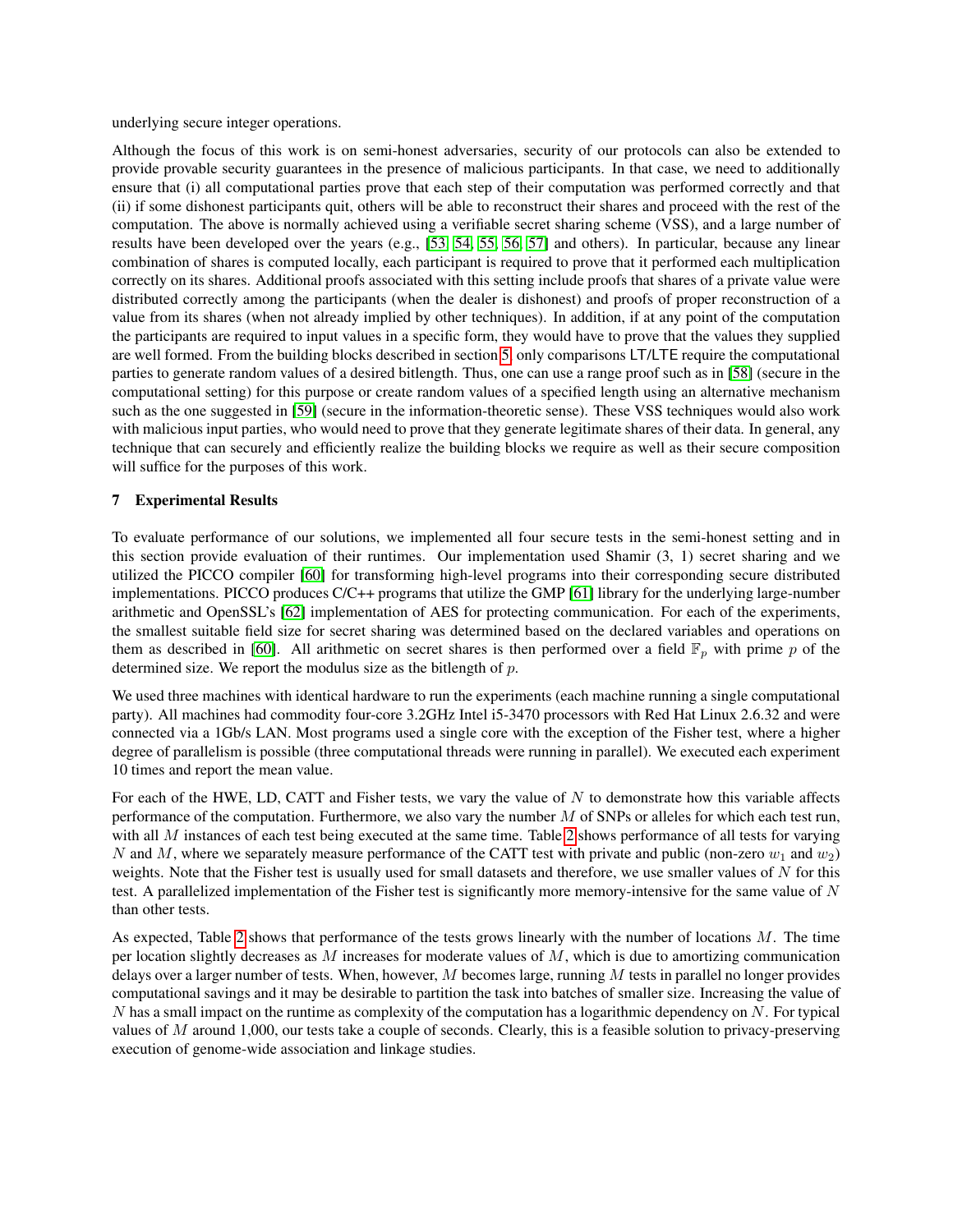<span id="page-12-0"></span>

| Test             | N    | Modulus | Number $M$ of alleles |       |       |        |
|------------------|------|---------|-----------------------|-------|-------|--------|
|                  |      | size    | 10                    | 100   | 1,000 | 10,000 |
| <b>HWE</b>       | 200  | 98      | 0.042                 | 0.321 | 3.21  | 32.5   |
|                  | 400  | 104     | 0.046                 | 0.355 | 3.39  | 33.9   |
|                  | 800  | 110     | 0.047                 | 0.361 | 3.64  | 36.3   |
|                  | 1600 | 116     | 0.051                 | 0.374 | 3.87  | 38.9   |
|                  | 200  | 89      | 0.037                 | 0.298 | 2.99  | 30.6   |
| LD               | 400  | 94      | 0.040                 | 0.313 | 3.08  | 31.9   |
|                  | 800  | 99      | 0.042                 | 0.337 | 3.18  | 32.1   |
|                  | 1600 | 104     | 0.043                 | 0.345 | 3.37  | 33.7   |
|                  | 200  | 86      | 0.036                 | 0.297 | 2.92  | 29.5   |
| <b>CATT</b> with | 400  | 91      | 0.039                 | 0.295 | 2.98  | 30.7   |
| private weights  | 800  | 96      | 0.040                 | 0.319 | 3.02  | 31.3   |
|                  | 1600 | 101     | 0.045                 | 0.348 | 3.23  | 32.6   |
|                  | 200  | 86      | 0.035                 | 0.291 | 2.86  | 29.1   |
| <b>CATT</b> with | 400  | 91      | 0.039                 | 0.298 | 2.99  | 30.7   |
| public weights   | 800  | 96      | 0.039                 | 0.308 | 3.07  | 31.5   |
|                  | 1600 | 101     | 0.041                 | 0.340 | 3.27  | 32.7   |
| Fisher           | 100  | 67      | 0.108                 | 0.979 | 9.78  | 98.1   |
|                  | 200  | 68      | 0.217                 | 2.09  | 20.9  | N/A    |
|                  | 400  | 69      | 0.453                 | 4.47  | 44.6  | N/A    |

Table 2: Execution time for all tests measured in seconds.

If we compare our performance to that reported in [\[48\]](#page-15-13), we can do that for the case of CATT (the only overlapping test). [\[48\]](#page-15-13) used the Sharemind framework [\[63\]](#page-16-8) with 3 computational servers utilizing 2 cores each for the computation (compared to 1 core in our experiments) and connected via a 1Gb/s LAN connection. The CATT test executed in parallel on all 262,264 SNPs in their dataset took on the order of 60 seconds for data coming from several hundred donors. While this is faster than in our experiments, there are notable differences in the setup. First, the Sharemind is highly optimized with the particular emphasis on running many instances of the same operation in parallel. Performance of many operations does not scale linearly with the batch size until the saturation point is reached (which for many integer operations is on the order of million operations), which means that a direct comparison of the numbers in this work with a single batch size in [\[48\]](#page-15-13) is not accurate and puts us at a disadvantage for the target batch size of 1000 SNPs. Lastly, Sharemind's setup is more constrained compared to the standard secret sharing techniques (e.g., does not support more than 3 computational parties) and we expect to see similar performance for our tests if Sharemind was used. Aside from the performance comparison, we mention that the goal of this work was to provide a comprehensive suite of statistical tests for GWAS and GWLS, most of which were not covered in [\[48\]](#page-15-13).

# 8 Conclusions

In this work, we show how a suite of statistical tests used in genome-wide association and linkage studies can be efficiently realized in the secure computation framework. It enables privacy-preserving distributed evaluation of such tests with provable security guarantees over highly sensitive genomic data. We cover all of HWE, LD, CATT, and Fisher tests to cover the entire chain of tests used in genome-wide studies. We hope that this line of work will encourage the use of secure computation techniques in genomic applications and opens new possibilities which presently remain unexplored due to the risk of data disclosure.

# Acknowledgments

This work was supported in part by grants CNS-1223699 and CNS-1319090 from the National Science Foundation and FA9550-13-1-0066 from the Air Force Office of Scientific Research. Any opinions, findings, and conclusions or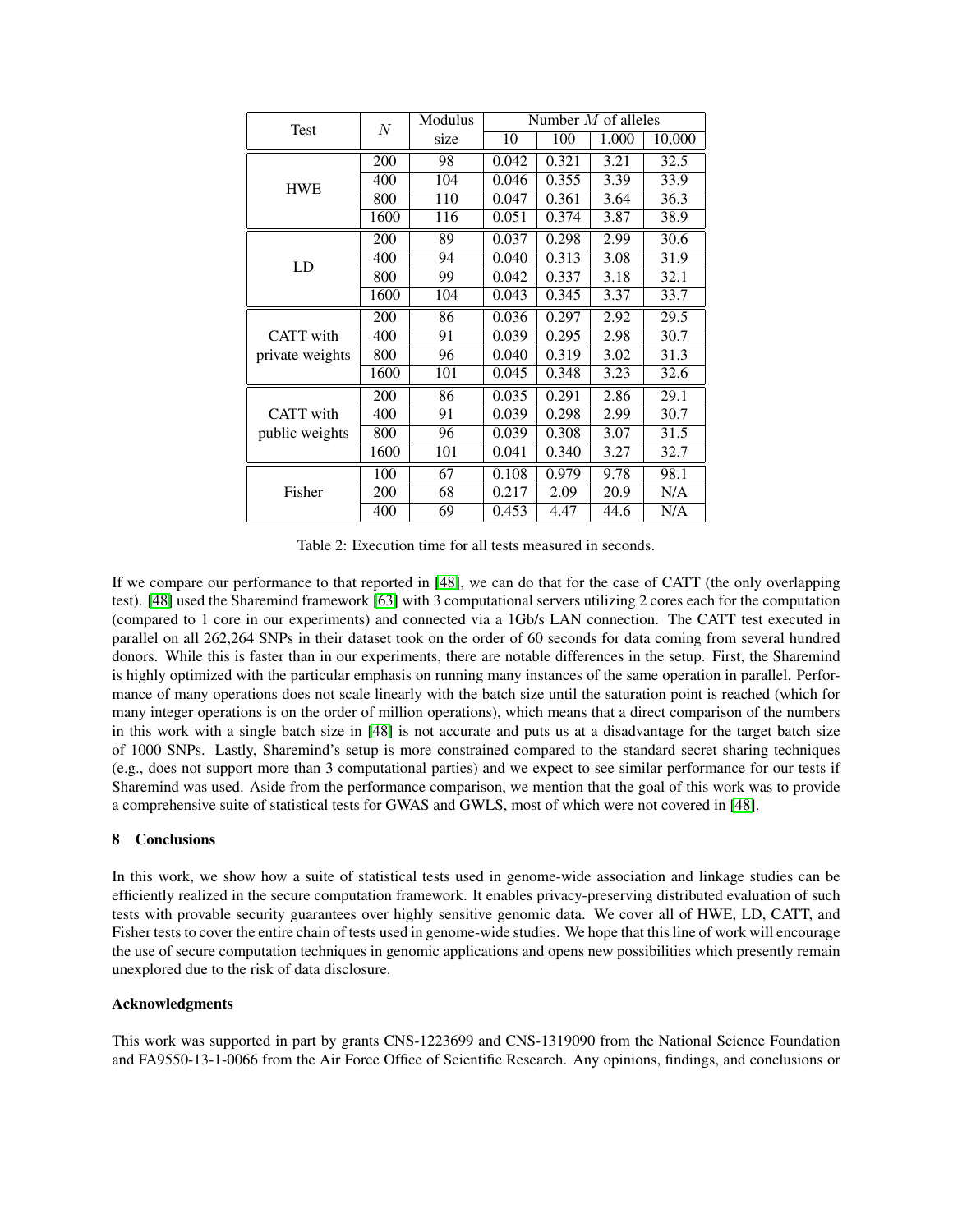recommendations expressed in this publication are those of the authors and do not necessarily reflect the views of the funding agencies.

#### References

- <span id="page-13-0"></span>1. Gurwitz D. and McLeod H. L. Genome-wide association studies: Powerful tools for improving drug safety and efficacy. *Pharmacogenomics*, 10(2), 2009.
- <span id="page-13-1"></span>2. Jin G. and Wong S. TC. Toward better drug repositioning: Prioritizing and integrating existing methods into efficient pipelines. *Drug Discovery Today*, 19(5):637–644, 2014.
- <span id="page-13-2"></span>3. Hurle MR., Yang L., Xie Q., Rajpal DK., Sanseau P. and Agarwal P. Computational drug repositioning: From data to therapeutics. *Clinical Pharmacology & Therapeutics*, 93(4):335–341, 2013.
- <span id="page-13-3"></span>4. Wapinski O. and Chang H. Y. Long noncoding RNAs and human disease. *Trends in Cell Biology*, 21(6):354–361, 2011.
- <span id="page-13-4"></span>5. Franke A., Balschun T., Karlsen T. H., Hedderich J., May S., Lu T. et al. Replication of signals from recent studies of Crohn's disease identifies previously unknown disease loci for ulcerative colitis. *Nature Genetics*, 40 (6):713–715, 2008.
- <span id="page-13-5"></span>6. Homer N., Szelinger S., Redman M., Duggan D., Tembe W., Muehling J. et al. Resolving individuals contributing trace amounts of DNA to highly complex mixtures using high-density SNP genotyping microarrays. *PLoS Genetics*, 4(8), 2008.
- <span id="page-13-6"></span>7. Kolata G. Poking holes in genetic privacy. The New York Times (June 16, 2013). http://www.nytimes.com/2013/06/18/science/poking-holes-in-the-privacy-of-dna.html.
- <span id="page-13-7"></span>8. R.Wang , Li Y. F., Wang X., Tang H. and Zhou X. Learning your identity and disease from research papers: information leaks in genome wide association study. In *ACM Conference on Computer and Communications Security (CCS)*, pages 534–544, 2009.
- <span id="page-13-8"></span>9. Braun R., Rowe W., Schaefer C., Zhang J. and Buetow K. Needles in the haystack: Identifying individuals present in pooled genomic data. *PLoS Genet*, 5(10), 2009.
- <span id="page-13-9"></span>10. Jacobs K., Yeager M., Wacholder S., Craig D., Kraft P., Hunter D. et al. A new statistic and its power to infer membership in a genome-wide association study using genotype frequencies. *Nature Genetics*, 41(11):1253– 1257, 2009.
- <span id="page-13-10"></span>11. Masca N., Burton P. and Sheehan N. Participant identification in genetic association studies: improved methods and practical implications. *International Journal of Epidemiology*, 40(6):1629–1642, 2011.
- <span id="page-13-11"></span>12. Schadt E., Woo S. and Hao K. Bayesian method to predict individual SNP genotypes from gene expression data. *Nature Genetics*, 44(5):603–608, 2012.
- <span id="page-13-12"></span>13. Gymrek M., McGuire A., Golan D., Halperin E. and Erlich Y. Identifying personal genomes by surname inference. *Science*, 339(6117):321–324, 2013.
- <span id="page-13-13"></span>14. Humbert M., Ayday E., Hubaux J.P. and Telenti A. Addressing the concerns of the Lacks family: quantification of kin genomic privacy. In *ACM Conference on Computer and Communications Security (CCS)*, pages 1141–1152, 2013.
- <span id="page-13-14"></span>15. Ghodsi M., Amiri S., Hassani H. and Ghodsi Z. An enhanced version of Cochran-Armitage trend test for genomewide association studies. *Meta Gene*, 9:225–229, 2016.
- <span id="page-13-15"></span>16. Chen Z., Huang H. and Ng H. K. T. Testing for association in case-control genome-wide association studies with shared controls. *Statistical methods in medical research*, 25(2):954–967, 2016.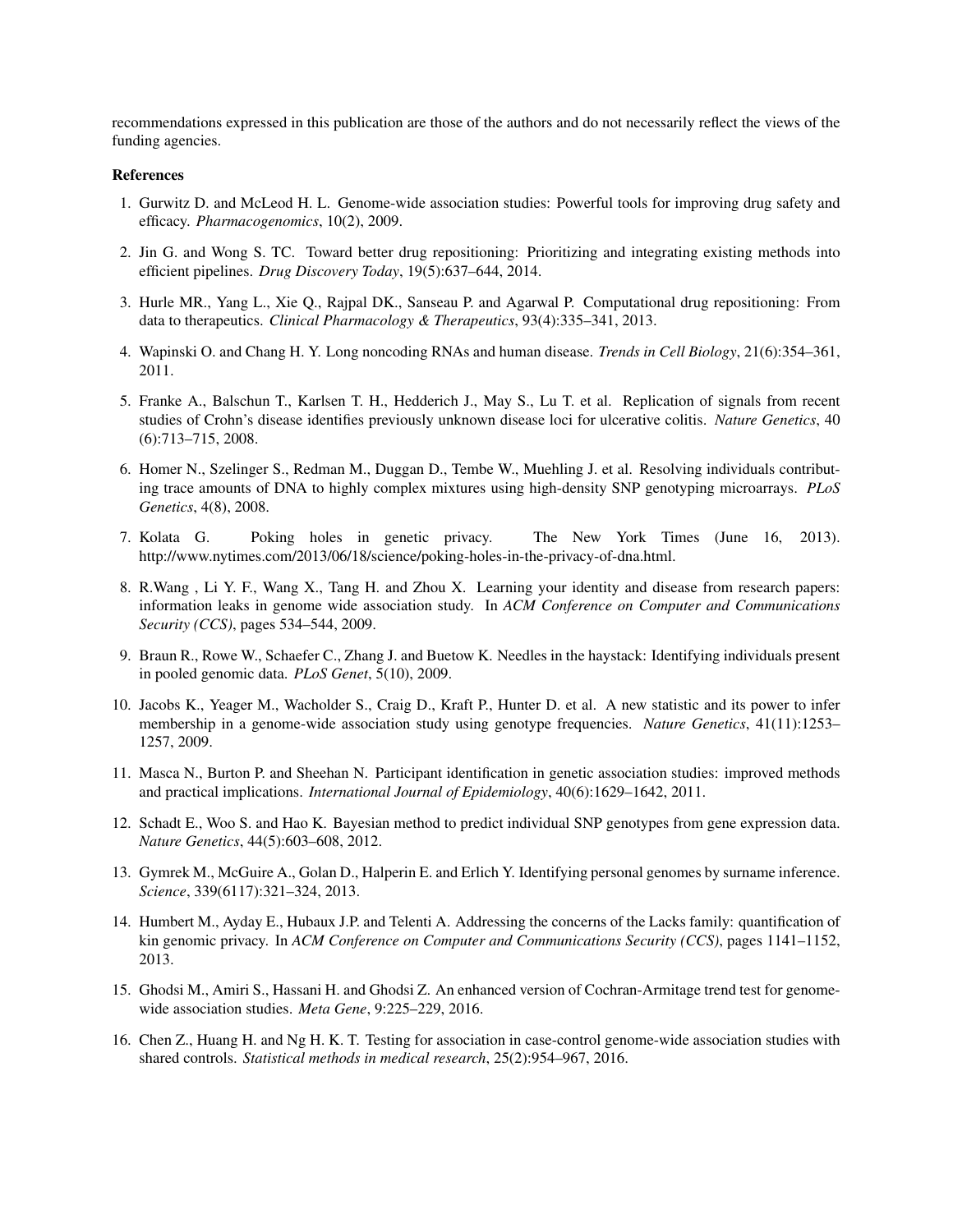- <span id="page-14-0"></span>17. Lacour A., Schuller V., Drichel D., Herold C., Jessen F., Leber M. et al. Novel genetic matching methods for ¨ handling population stratification in genome-wide association studies. *BMC bioinformatics*, 16(1):1, 2015.
- <span id="page-14-1"></span>18. Nakajima M., Takahashi A., Tsuji T., Karasugi T., Baba H., Uchida K. et al. A genome-wide association study identifies susceptibility loci for ossification of the posterior longitudinal ligament of the spine. *Nature genetics*, 46(9):1012–1016, 2014.
- <span id="page-14-2"></span>19. Erlich Y. and Narayanan A. Routes for breaching and protecting genetic privacy. *Nature Reviews Genetics*, 15(6): 409–421, 2014.
- <span id="page-14-3"></span>20. Cai R., Hao Z., Winslett M., Xiao X., Yang Y., Zhang Z. et al. Deterministic identification of specific individuals from GWAS results. *Bioinformatics*, 31(11):1701–1707, 2015.
- <span id="page-14-4"></span>21. Agrawal R., Kiernan J., Srikant R. and Xu Y. Hippocratic databases. In *International Conference on Very Large Data Bases (VLDB)*, pages 143–154, 2002.
- <span id="page-14-5"></span>22. Agrawal R., Bayardo R., Faloutsos C., Kiernan J., Rantzau R. and Srikant R. Auditing compliance with a hippocratic database. In *International Conference on Very Large Data Bases (VLDB)*, pages 516–527, 2004.
- <span id="page-14-6"></span>23. Samarati P. and Sweeney L. Protecting privacy when disclosing information: k-anonymity and its enforcement through generalization and suppression. Technical Report SRI-CSL-98-04, Computer Science Laboratory, SRI International, 1998.
- <span id="page-14-7"></span>24. El Emam K. and Dankar F. K. Protecting privacy using k-anonymity. *Journal of the American Medical Informatics Association*, 15(5):627–637, 2008.
- <span id="page-14-8"></span>25. Malin B. Protecting genomic sequence anonymity with generalization lattices. *Methods of Information in Medicine*, 44:687–692, 2005.
- <span id="page-14-9"></span>26. Jha S., Kruger L. and Shmatikov V. Towards practical privacy for genomic computation. In *IEEE Symposium on Security and Privacy*, pages 216–230, 2008.
- <span id="page-14-10"></span>27. Bruekers F., Katzenbeisser S., Kursawe K. and Tuyls P. Privacy-preserving matching of DNA profiles. IACR Cryptology ePrint Archive 2008/203, 2008.
- <span id="page-14-11"></span>28. Katz J. and Malka L. Secure text processing with applications to private DNA matching. In *ACM Conference on Computer and Communications Security (CCS)*, pages 485–492, 2010.
- <span id="page-14-12"></span>29. Baldi P., Baronio R., Cristofaro E. De, Gasti P. and Tsudik G. Countering GATTACA: Efficient and secure testing of fully-sequenced human genomes. In *ACM Conference on Computer and Communications Security (CCS)*, pages 691–702, 2011.
- <span id="page-14-13"></span>30. Hormozdiari F., Joo J. W. J., Wadia A., Guan F., Ostrovsky R., Sahai A. et al. Privacy preserving protocol for detecting genetic relatives using rare variants. *Bioinformatics*, 30(12):i204–i211, 2014.
- <span id="page-14-14"></span>31. Blanton M. and Bayatbabolghani F. Efficient server-aided secure two-party function evaluation with applications to genomic computation. *Proceedings on Privacy Enhancing Technologies (PoPETs)*, 2016(4), 2016.
- <span id="page-14-15"></span>32. De Cristofaro E., Faber S. and Tsudik G. Secure genomic testing with size and position hiding private substring matching. In *ACM Workshop on Privacy in the Electronic Society (WPES)*, pages 107–118, 2013.
- <span id="page-14-16"></span>33. Yasuda M., Shimoyama T., Kogure J., Yokoyama K. and Koshiba T. Secure pattern matching using somewhat homomorphic encryption. In *ACM Workshop on Cloud Computing Security*, pages 65–76, 2013.
- <span id="page-14-17"></span>34. Du W. and Atallah M. J. Secure multi-party computation problems and their applications: a review and open problems. In *Workshop on New Security Paradigms*, pages 13–22, 2001.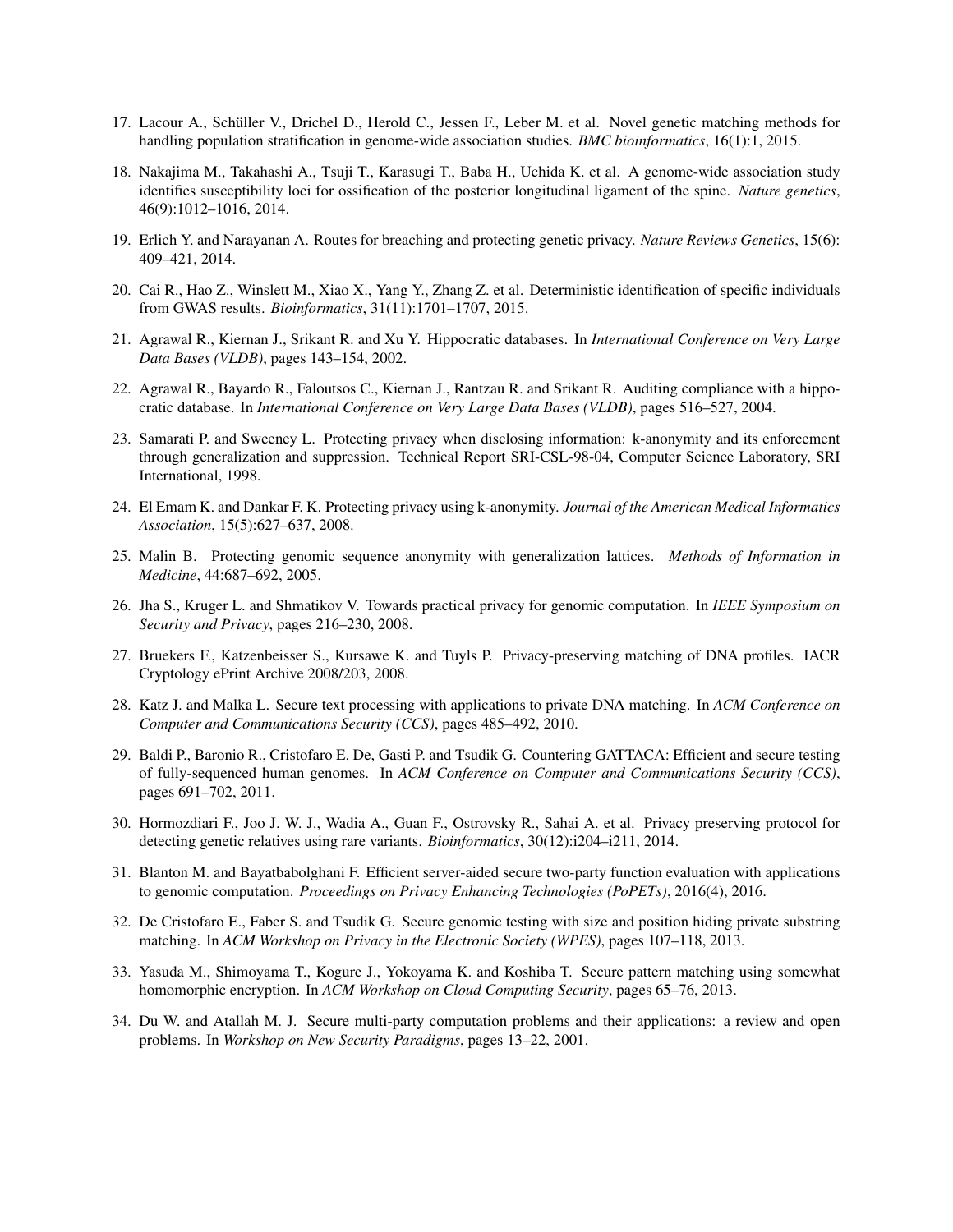- <span id="page-15-0"></span>35. Atallah M. J. and Du W. Secure multi-party computational geometry. In *Workshop on Algorithms and Data Structures (WADS)*, pages 165–179. 2001.
- <span id="page-15-1"></span>36. Atallah M. J., Kerschbaum F. and Du W. Secure and private sequence comparisons. In *ACM Workshop on Privacy in the Electronic Society (WPES)*, pages 39–44, 2003.
- <span id="page-15-2"></span>37. Atallah M. J. and Li J. Secure outsourcing of sequence comparisons. *International Journal of Information Security*, 4(4):277–287, 2005.
- <span id="page-15-3"></span>38. Blanton M., Atallah M. J., Frikken K. B. and Malluhi Q. Secure and efficient outsourcing of sequence comparisons. In *European Symposium on Research in Computer Security (ESORICS)*, pages 505–522, 2012.
- <span id="page-15-4"></span>39. Lauter K., Lopez-Alt A. and Naehrig M. Private computation on encrypted genomic data. In ´ *Progress in Cryptology – LATINCRYPT*, pages 3–27, 2014.
- <span id="page-15-5"></span>40. Lu W., Yamada Y. and Sakuma J. Efficient secure outsourcing of genome-wide association studies. In *IEEE Security and Privacy Workshops (SPW)*, pages 3–6, 2015.
- <span id="page-15-6"></span>41. Wang S., Zhang Y., Dai W., Lauter K., Kim M., Tang Y. et al. HEALER: Homomorphic Computation of ExAct Logistic rEgRession for secure rare disease variants analysis in GWAS. *Bioinformatics*, 32(2):211–218, 2016.
- <span id="page-15-7"></span>42. Bos J. W., Lauter K. and Naehrig M. Private predictive analysis on encrypted medical data. *Journal of Biomedical Informatics*, 50:234–243, 2014.
- <span id="page-15-8"></span>43. Lu W., Yamada Y. and Sakuma J. Privacy-preserving genome-wide association studies on cloud environment using fully homomorphic encryption. *BMC Medical Informatics and Decision Making*, 15(Suppl 5):S1, 2015.
- <span id="page-15-9"></span>44. Kim M. and Lauter K. Private genome analysis through homomorphic encryption. *BMC Medical Informatics and Decision Making*, 15(Suppl 5):S3, 2015.
- <span id="page-15-10"></span>45. Zhang Y., Dai W., Jiang X., Xiong H. and Wang S. Foresee: Fully outsourced secure genome study based on homomorphic encryption. *BMC Medical Informatics and Decision Making*, 15(Suppl 5):S5, 2015.
- <span id="page-15-11"></span>46. Constable S. D., Tang Y., Wang S., Jiang X. and Chapin S. Privacy-preserving GWAS analysis on federated genomic datasets. *BMC Medical Informatics and Decision Making*, 15(Suppl 5):S2, 2015.
- <span id="page-15-12"></span>47. Zhang Y., Blanton M. and Almashaqbeh G. Secure distributed genome analysis for GWAS and sequence comparison computation. *BMC Medical Informatics and Decision Making*, 15(Suppl 5):S4, 2015.
- <span id="page-15-13"></span>48. Kamm L., Bogdanov D., Laur S. and Vilo J. A new way to protect privacy in large-scale genome-wide association studies. *Bioinformatics*, 29(7):886–893, 2013.
- <span id="page-15-14"></span>49. Shamir A. How to share a secret. *Communications of the ACM*, 22(11):612–613, 1979.
- <span id="page-15-15"></span>50. Catrina O. and De Hoogh S. Improved primitives for secure multiparty integer computation. In *Security and Cryptography for Networks (SCN)*, pages 182–199. 2010.
- <span id="page-15-16"></span>51. Goldreich O. and Ostrovsky R. Software protection and simulation on oblivious RAMs. *Journal of the ACM (JACM)*, 43(3):431–473, 1996.
- <span id="page-15-17"></span>52. Canetti R. Security and composition of multiparty cryptographic protocols. *Journal of Cryptology*, 13(1):143– 202, 2000.
- <span id="page-15-18"></span>53. Gennaro R., Rabin M. and Rabin T. Simplified VSS and fast-track multiparty computations with applications to threshold cryptography. In *ACM Symposium on Principles of Distributed Computing (PODC)*, pages 101–111, 1998.
- <span id="page-15-19"></span>54. Hirt M. and Maurer U. Robustness for free in unconditional multi-party computation. In *Advances in Cryptology – CRYPTO*, pages 101–118, 2001.